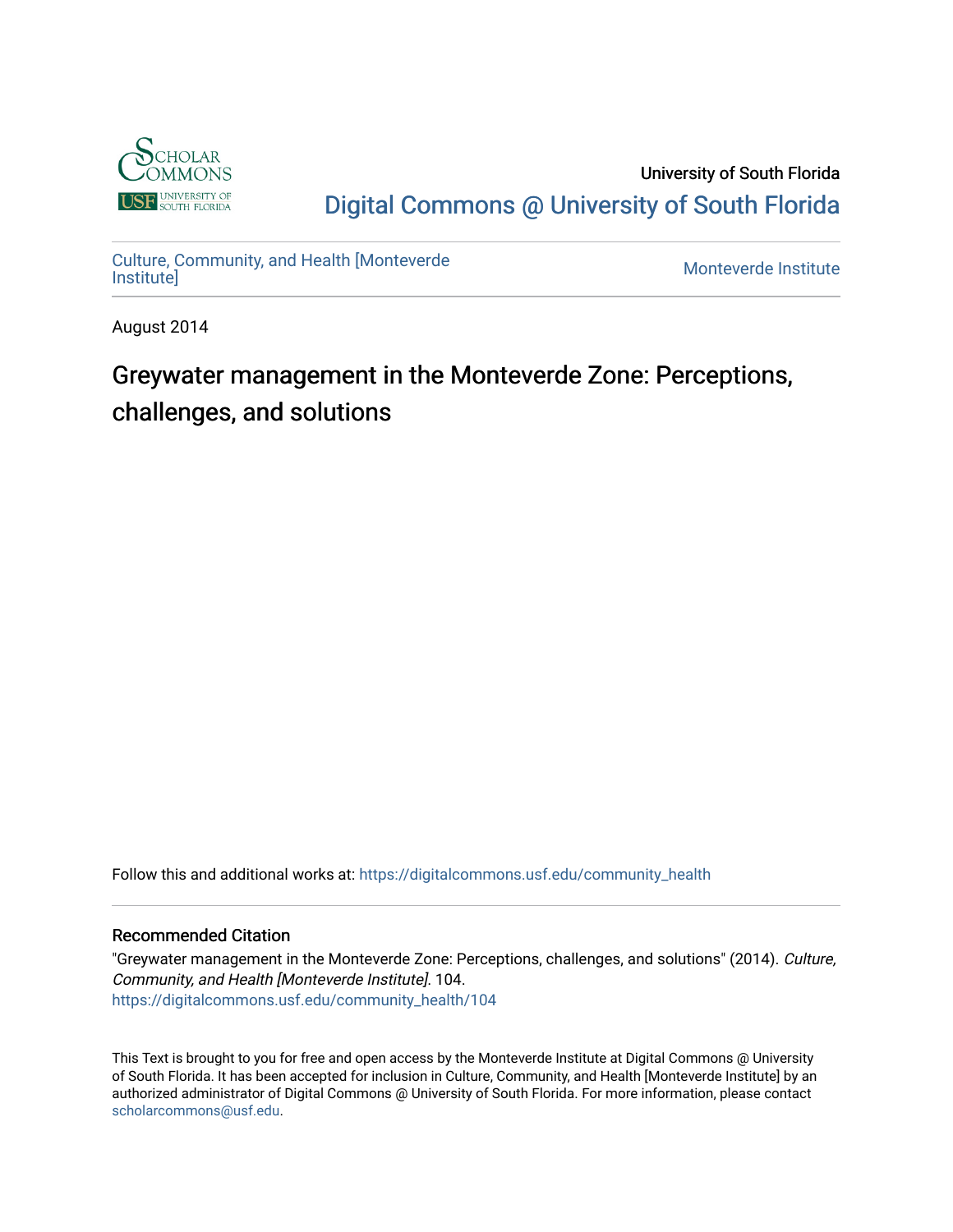





# **Greywater Management in the Monteverde Zone: Perceptions, Challenges and Solutions**

*Authors: Kristin Hall, Erynne van Zee, Shirley Castillo, Corbyn Cools*

*REU Site, Globalization and Community Health Field School: Combining Social Science and Engineering 8 June – 18 July 2014 University of South Florida ~ Monteverde Institute ~ National Science Foundation*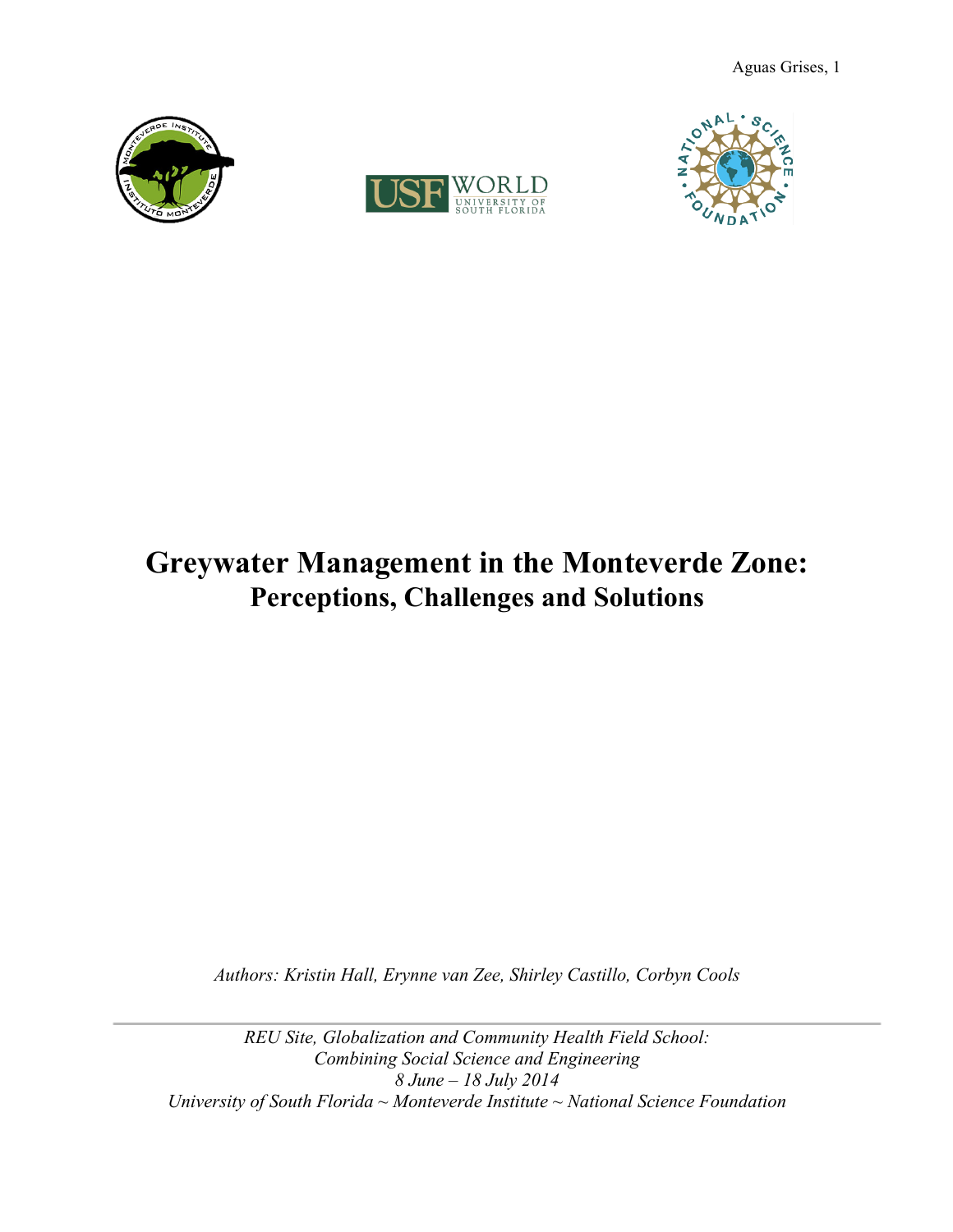#### *Abstract*

*Greywater is the wastewater produced by kitchen sinks, bathroom sinks, showers and laundries. In Monteverde, Costa Rica, it is a popular practice to discharge untreated greywater into the local surroundings. However, there has been a growing awareness about the negative environmental impacts, an increasing concern in regards to public health risks, and a push for better greywater management strategies in the region. Over a six-week period, a research team, with collaboration and support from the University of South Florida, the Monteverde Institute, and the National Science Foundation implemented various anthropological and engineering methods to assess the perceptions and characteristics of greywater in the area. A greywater treatment system was also partially reconstructed at the Monteverde Institute, including two biogardens. The research team completed one biogarden and further construction and maintenance information was provided to the institute in order to aid in its completion and future care. Both the Monteverde Institute and research team hope the biogarden will serve as an educational resource for the greater Monteverde community. Lastly, the research team worked with a local and recently formed water commission in identifying zones of risk for greywater discharge in the Monteverde Zone, as well as established relationships with residents of a neighborhood to potentially serve as a pilot site for implementation of a community greywater treatment system. In addition to this report, a technical report regarding the design of the biogarden at the Monteverde Institute and a executive summary for the water commission with three suggestions for the future have been created. In response to the need to address pressing greywater issues, the research team hopes this study and its results serve as a platform for future investigations regarding greywater management in the Monteverde Zone.* 

#### **Introduction**

 Greywater is the wastewater produced by bathroom sinks, showers and laundries. In Costa Rica, local regulations also categorize residual kitchen sink water as greywater effluent (Marin Araya & Ramirez, n.d.). Septic water, produced by toilets, is known as blackwater and requires a different form of treatment due to its chemical composition and association with fecal matter (Dixon, 1999). Unlike in the United States where the majority of grey and black residual waters are treated jointly, Costa Rica's plumbing schematics usually separate the two types of wastewater; and while most houses in Costa Rica have septic systems for blackwater treatment, greywater treatment options are less common (Dallas, 2004). Therefore, untreated greywater discharged from the home has potential environmental and human health risks, ones that demand attention and consideration (Marín Araya & Ramírez, n.d.). The ultimate goal of this research project is to explore greywater challenges and possible treatment systems in order to mitigate local environmental stresses and health risks.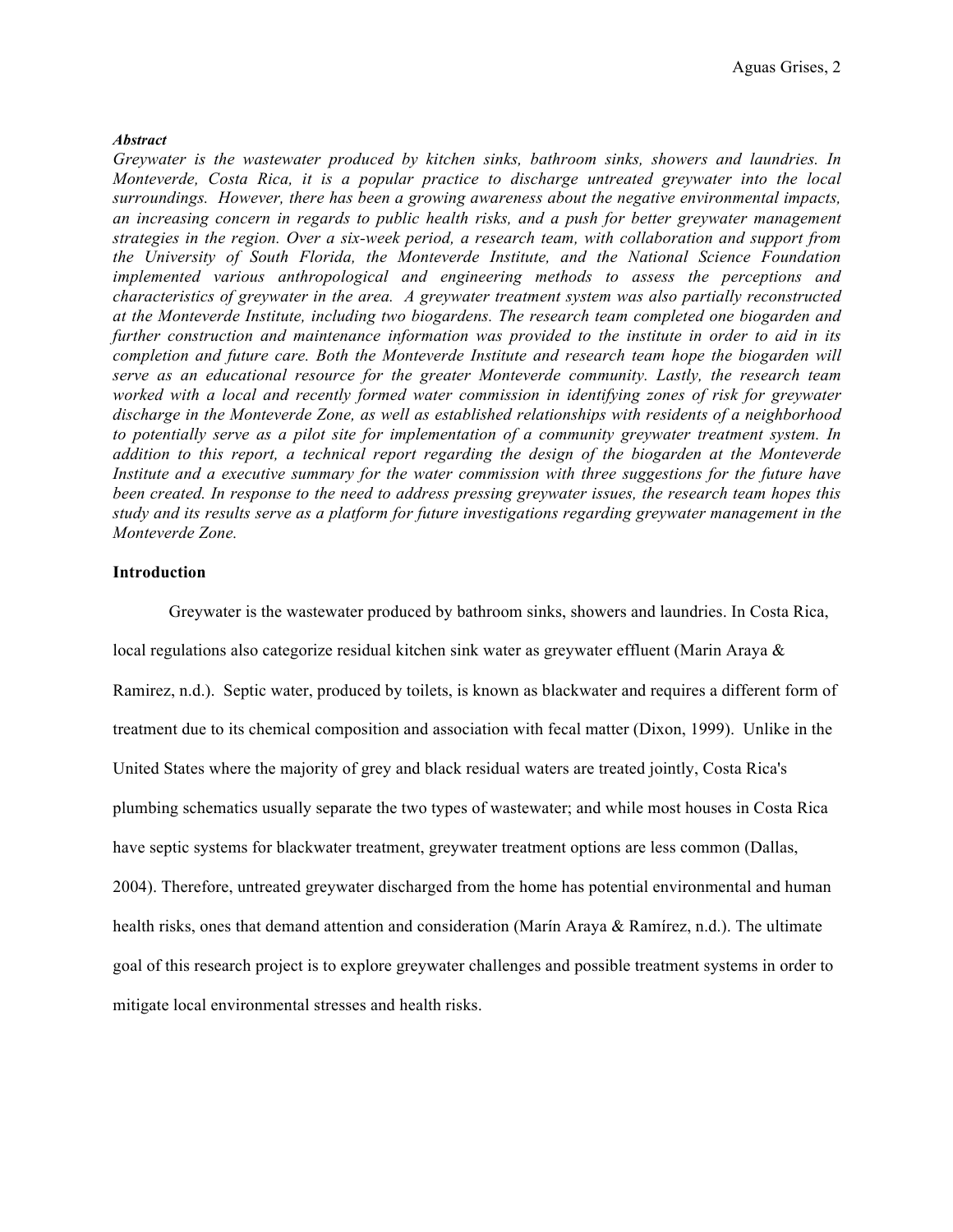#### **Environmental and health issues associated with greywater**

 Untreated greywater is a source of pollution that threatens the health of the hydrologic cycle and the local environment, and can negatively impact human health as a direct consequence (Elvir, 2012). Depending on the source of greywater (i.e. kitchen sink or laundry), this form of effluent contains a variety of chemicals, food residuals, nutrients, and pathogens that each present various potential health implications (Moncada Corrales, 2011). Environmental risks of greywater include oxygen depletion and eutrophication of nearby water sources, as well alterations in surrounding soil composition (Morel & Diener, 2006).

It is difficult to fully realize the extent of untreated greywater impacts on the environment, as one must first consider how the hydrologic cycle functions within the local watershed, as well as the local activities of both businesses and households that characterize the greywater. Greywater discharge not only impacts the health of its final destination, but also impacts water and infrastructural resources as it travels (Morel & Diener, 2006). For example, untreated greywater discharged into streets often erodes and damages surrounding infrastructure, such as roads, banks, ponds, and presents an unpleasant odor (Morel & Diener, 2006). This wide variety of environmental hazards demands attention in order to protect the vitality of local watersheds and environmental quality, and by extension, the health of local residents and the entire ecosystem.

 Human health is intrinsically related to the health of the surrounding environment. It is difficult to directly link the discharge of greywater to episodes of disease or health, (Dallas, 2005) so negative health impacts in humans tend to be thought of in terms of public risks. Surface pounding from greywater runoff has been identified as the single greatest risk, as it poses a breeding ground for various pathogenic and waterborne disease vectors, such as bacteria, parasites, and mosquitoes (Dallas, 2005; Esclamado, 2006). Furthermore, untreated greywater increases the risk of humans coming into contact with harmful pathogens or viruses through exposure to occasional fecal matter, or via ingestion of raw foods exposed to greywater effluent (Morel & Diener, 2006).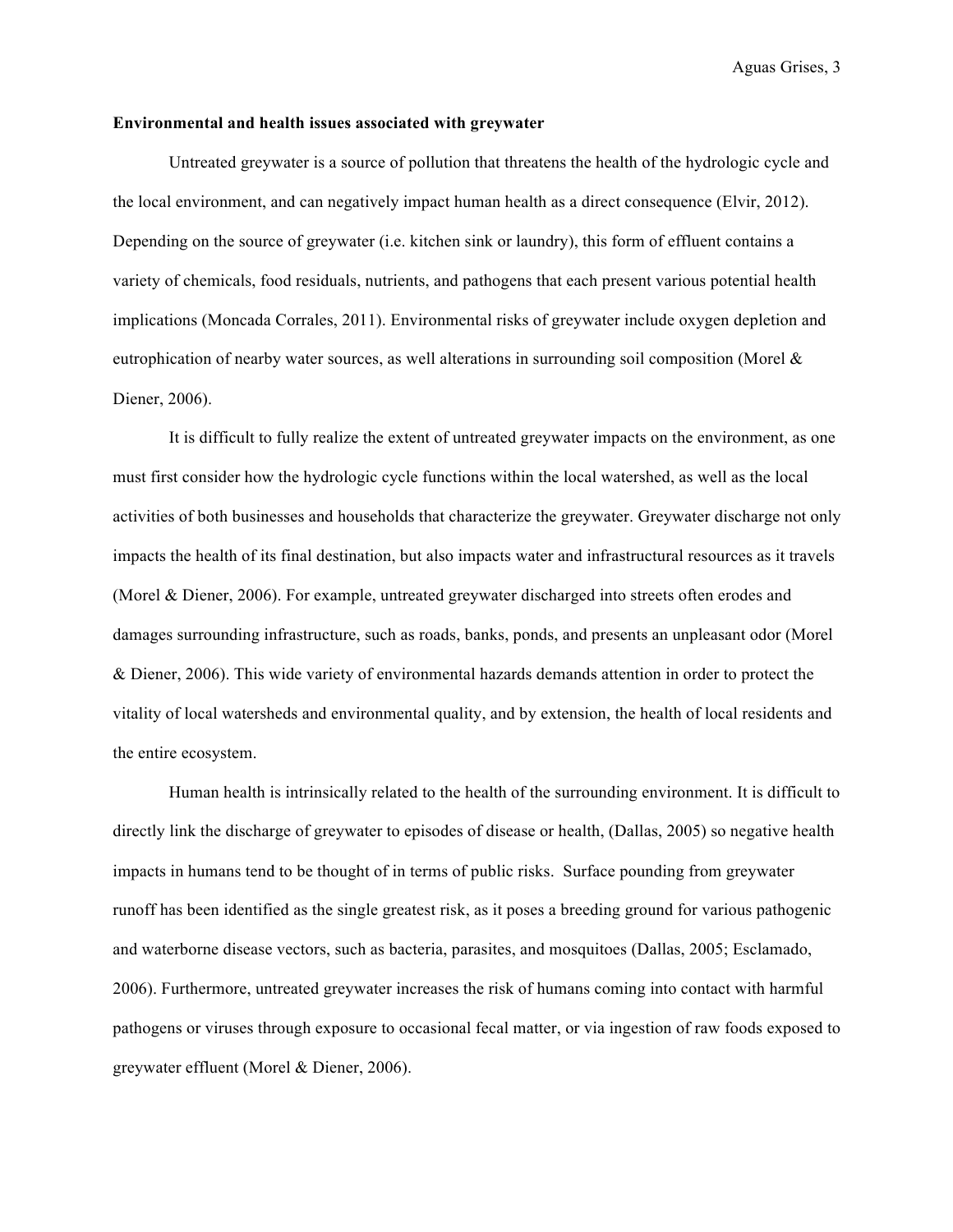The severity of risks associated with untreated greywater depends on local practices, available infrastructure, and initiatives to mitigate impacts (Morel & Diener, 2006). Thus, in order to appropriately manage greywater and lessen the potential environmental and health impacts in the Monteverde Zone, one needs to take into consideration a combination of the local ecology and cultural norms.

#### **Situation in Monteverde Zone**

The Monteverde Zone is located at the top of the Río Guacimal watershed. Unfortunately, quantitative information regarding groundwater resources in this watershed is virtually non-existent (Welch, 2008). Despite legislative action aimed at preventing the pollution of Costa Rica's waterways, concerns have been raised in recent years over the continued contamination of water sources downstream from the Monteverde Zone, as well as its immediate vicinities.

The Monteverde Zone gained municipal status in 2001; however, sufficient legal enforcement has yet to be strongly established (Welsch, 2008). As a result, bringing central control over an area that has been typically marginalized by distant administrative centers has generated significant controversy (Greenbook, Welsch, 2008). A study done by S. Hardwood (2002) indicated that a large amount of households in the Monteverde region lack any form of greywater treatment; of 512 households surveyed, 97.8% discharged their greywater directly into the streets without any form of treatment (Dallas, 2005). In addition, Monteverde is characterized by a wet season and a dry season. Theoretically, the greater dilution of greywater by rain during the wet season should result in decreased bacterial concentration, somewhat lessening the potential risks associated with greywater discharge (Dallas, 2005). In this region, however, the wet season brings a dramatic increase in bacterial concentrations due to the flooding of inadequately designed septic systems (Dallas, 2005). Contamination from the septic systems then merges with untreated greywater in the local waterways, creating a health risk for the immediate community, as well as those located further downriver. The wastewater problems are largely due to unregulated growth, and though construction codes are in place, unplanned residential development and insufficient enforcement of construction codes continue to be critical problems. These two factors challenge the enforcement of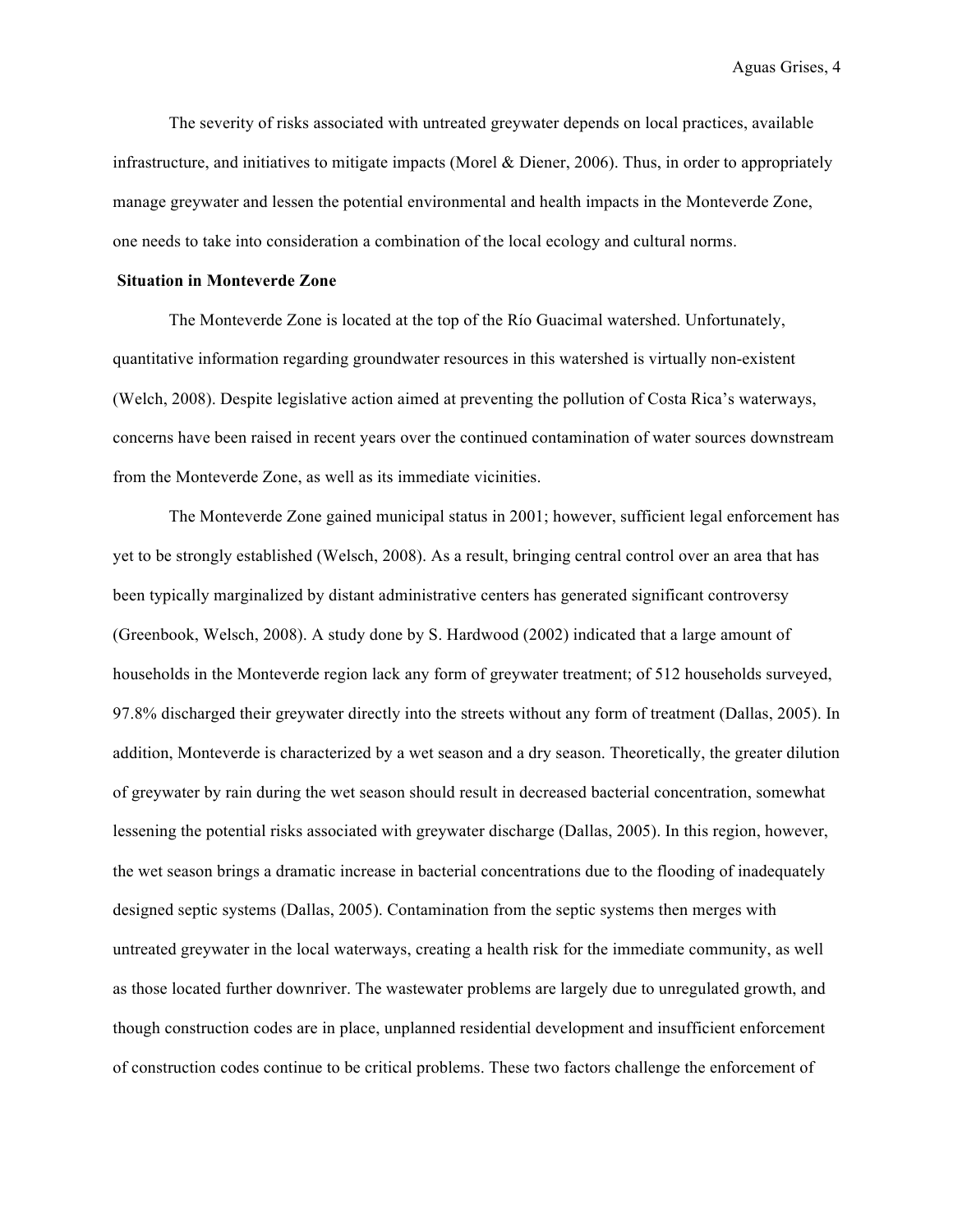environmental regulations, and many judicial cases regarding the improper discharge of wastewater remain unresolved (Water Forum 2, 2014).

In a region where access to clean drinking water and a healthy environment is a constitutional right, the increasing visibility and unpleasant odor produced by greywater has elicited community concerns for the future of Monteverde (Water Forum 1, 2014). In addition, the interest in preserving the local economic vitality reliant upon ecotourism has prompted the creation of a water commission in order to regulate the discharge of wastewater into the environment (Water Forum 1, 2014). During a water forum hosted at the Monteverde Institute on June 16, 2014, it was expressed that the two greatest barriers to greywater treatment are the existing infrastructure and cultural perceptions in the region. Lack of available space makes it difficult to construct a centralized water treatment facility, and gaps in local understanding of greywater discharge challenge the development of decentralized solutions (Water forum 1, 2014). Improved greywater regulation offers the opportunity to explore greywater reuse options, potentially reducing a household or community's dependence on potable water sources for certain types of irrigation or household cleaning practices (Marín Araya & Ramírez, n.d.).

#### **Objective/Goals**

The objective of this project is to address greywater issues in the Monteverde Zone by partnering with local organizations in the assessment of community perceptions and the construction of a community model of a greywater treatment system. The goals of this project are thus three fold. In order to design a sustainable treatment system, a thorough understanding of local perceptions and resources is essential. Therefore, Goal 1 has been designed to gauge perceptions in the Monteverde Zone regarding greywater issues, awareness, and existing treatment options. In an effort to construct an example for community education and awareness, Goal 2 focuses on reconstructing a biogarden at the Monteverde Institute, a local educational organization and leader. Ultimately, this biogarden will serve as an example for future greywater treatment efforts in the Zone. Goal 3, developed to fuse the anthropological and technical aspects of project design, focuses on working with local environmental, governmental, and health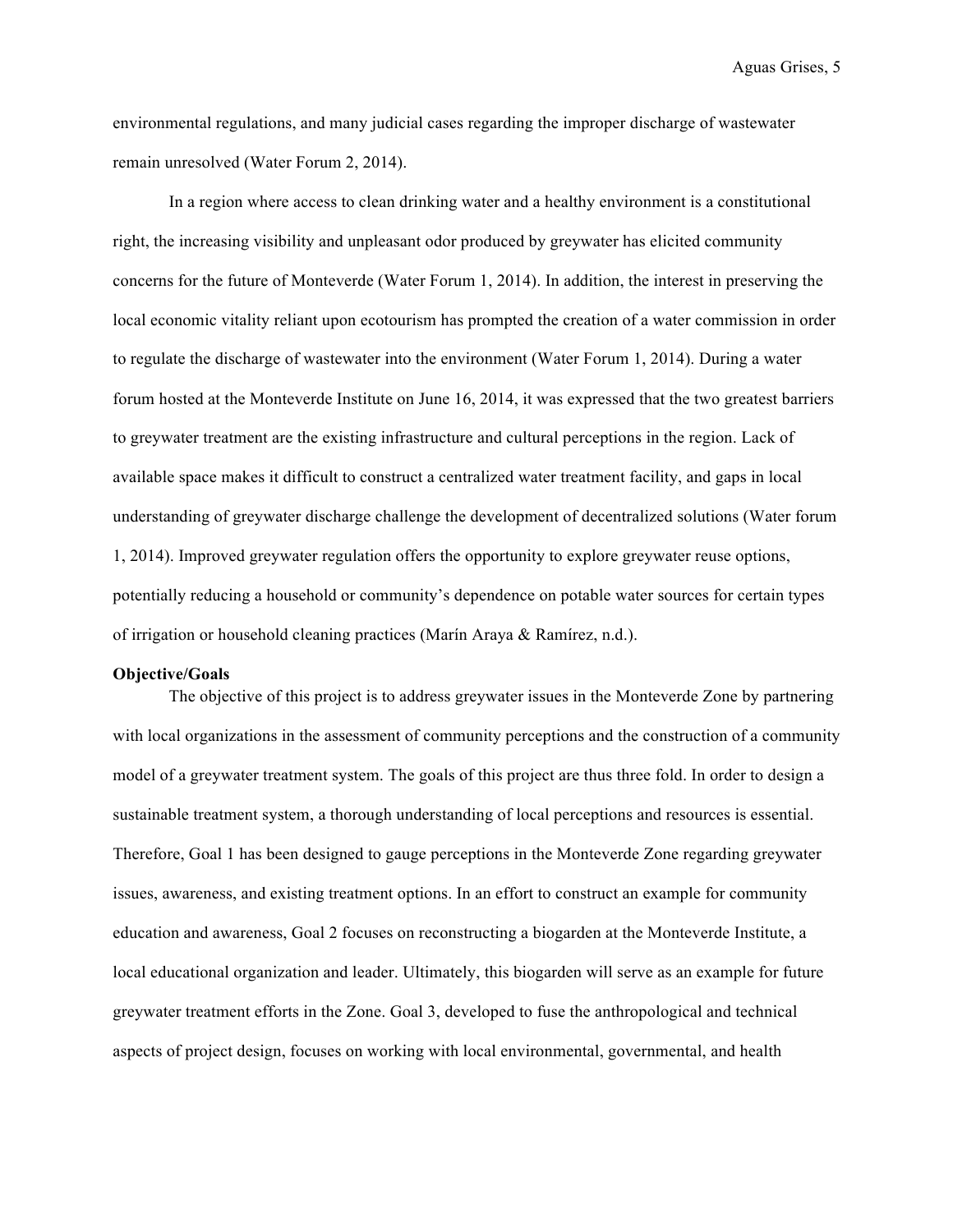organizations to assess "Zones of risk", or greywater issue hotspots in the Monteverde Zone, as well as initiate a community-directed pilot model.

#### **Methods**

This investigation utilized a mixed-methods approach, incorporating qualitative and quantitative techniques commonly used in the fields of Anthropology, Engineering and Statistics. Quantitative techniques included two surveys designed to assess the perceptions of greywater. These were administered to participants at a health day in a small farming community, as well as administered door to door in a particular neighborhood of interest. A free listing method that inquired information about the composition of greywater was administered at a local Saturday market and with student's homestay families. Standard Methods laboratory tests included total Suspended Solids/Volatile Suspended Solids, Total Coliform, pH, and Biological Oxygen Demand as measures to assess the quality of greywater effluent. Lab method data can be found in a technical report provided to the Monteverde Institute, accessible through their online digital collections library. Qualitative techniques included three semistructured interviews, two focus groups, three hotel visits, tours of two water treatment plants, and six weeks of participant observation. Qualitative notes were coded and analyzed in Atlas.TI (version 7.0), as well as manually through Microsoft Word. All quantitative statistical analysis was conducted in SAS (version 9.3). Engineering plans were designed in Sketchup Make, and investigative guidance was provided by program professors, as well as local community advisors and environmental engineering expertise from the Asociación Centroamericana Para la Economía, la Salud y el Ambiente (ACEPESA).

#### **Quantitative Results**

#### *Freelisting*

A total of *n*=49 people were asked to list the items that go down kitchen and bathroom sinks, showers, and laundry drains in the Monteverde area *(Site form in appendix).* The sample consisted of students' homestay families and community members at a local Saturday market. The number of items listed were normally distributed with a mean of 6 and a standard deviation of 2 *(Figure 1 Appendix B)* and a total list of 114 different items were compiled.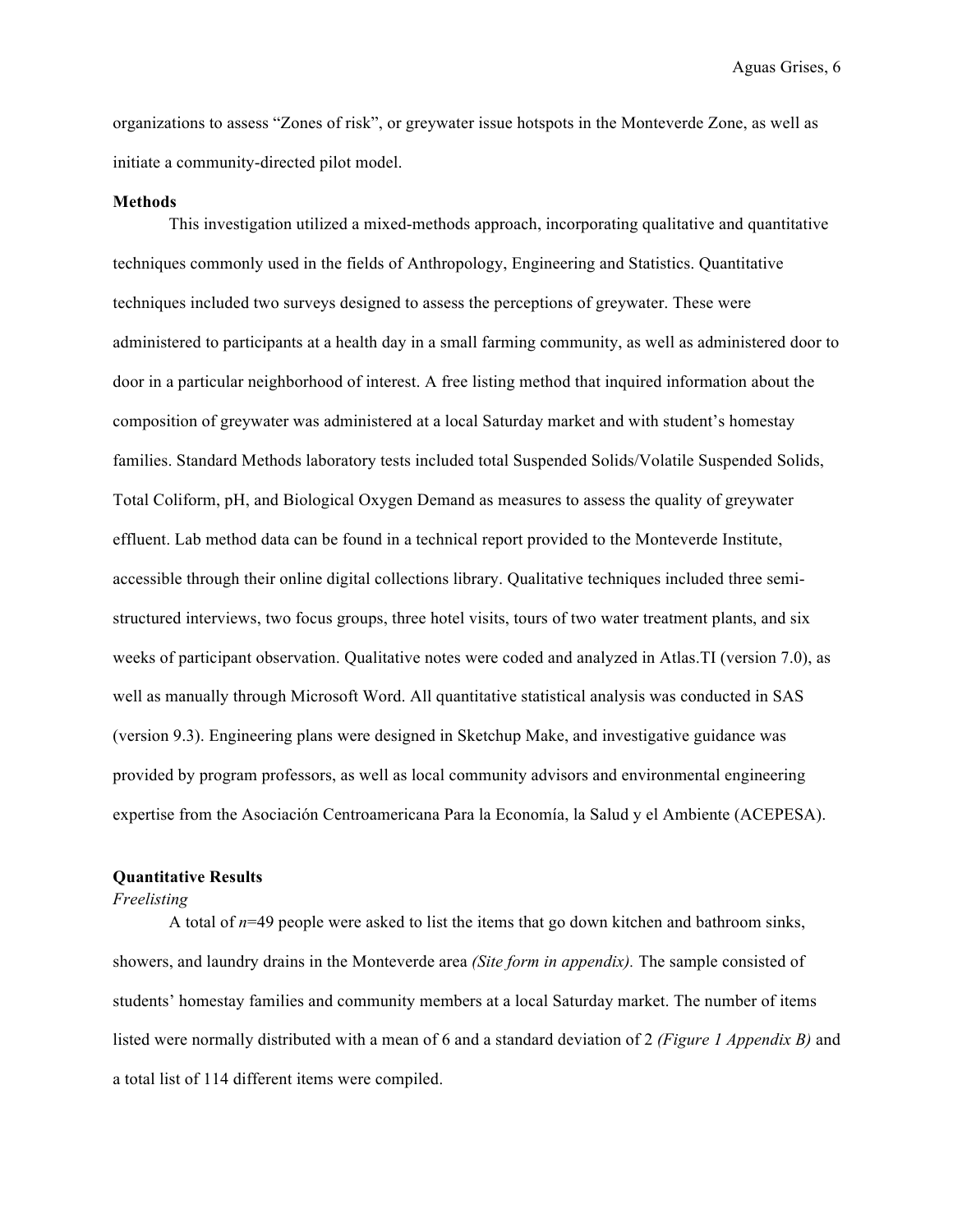The prevalence of each item was estimated by the proportion of people who listed that particular item. The cultural saliency of each item was estimated by the mean of the item's individual saliencies, which were calculated under the assumption that people tend to list items in order of familiarity. A wide range of items was reported, including *moneda* (coins) and *diesel* (diesel/gasoline). An initial examination of the raw data (*Figure 1 Appendix B*) suggested *jabon*, *grasa,* and *cloro* (soap, grease, and bleach) are the most culturally salient and prevalent greywater content items. All items pertaining to food leftovers including *'comida', 'sobras de comida', 'residuos de comida', 'restos de comida', 'desechos de comida', 'comida mala', 'desperdicios de comida*' - were combined into one item, '*comida*' (food), and used to recalculate saliency and prevalence. These results further suggested that food is also a dominant item in this domain (Figure 2 Appendix B). While additional grouping and pile sorting of items was possible (ex. combining different types of jabon/soap), it was deemed unnecessary.

#### *Surveys*

A total of n=19 people were surveyed. The sample was mostly female (78%) ranging from 18 to 85 years of age (mean=47, std=19). The majority (68%) of the sample resided in a rural (as opposed to urban) area, and the number of people per household ranged from one to ten (mean=3.5, std=2.1). Income was assessed in five intervals, of which 46% earned less than 150.000 colones a month, 15% earned between 150.000 and 258.000 colones per month, 31% earned between 259.000 and 350.000 colones per month, none earned between 351.000 and 450.000 per month and 8% earned over 450.000 colones per month. Age was divided into three groups, less than 30, between 30 and 50, and over 50, (containing 21%, 47%, and 32% of the sample, respectively). Due to the small sample size, Fishers exact table probabilities were used to test two-way associations. Demographic information is summarized in Tables 1 and 2 of Appendix B

About half (47%) of the people surveyed knew the difference between greywater and blackwater. This knowledge did not vary be age (p-value =  $0.16$ ), gender (p-value =  $0.28$ ), or residence (pvalue=0.37). However, there was a significant difference (p-value=.042) between income levels, which suggested higher incomes were more likely to have greater knowledge of the difference between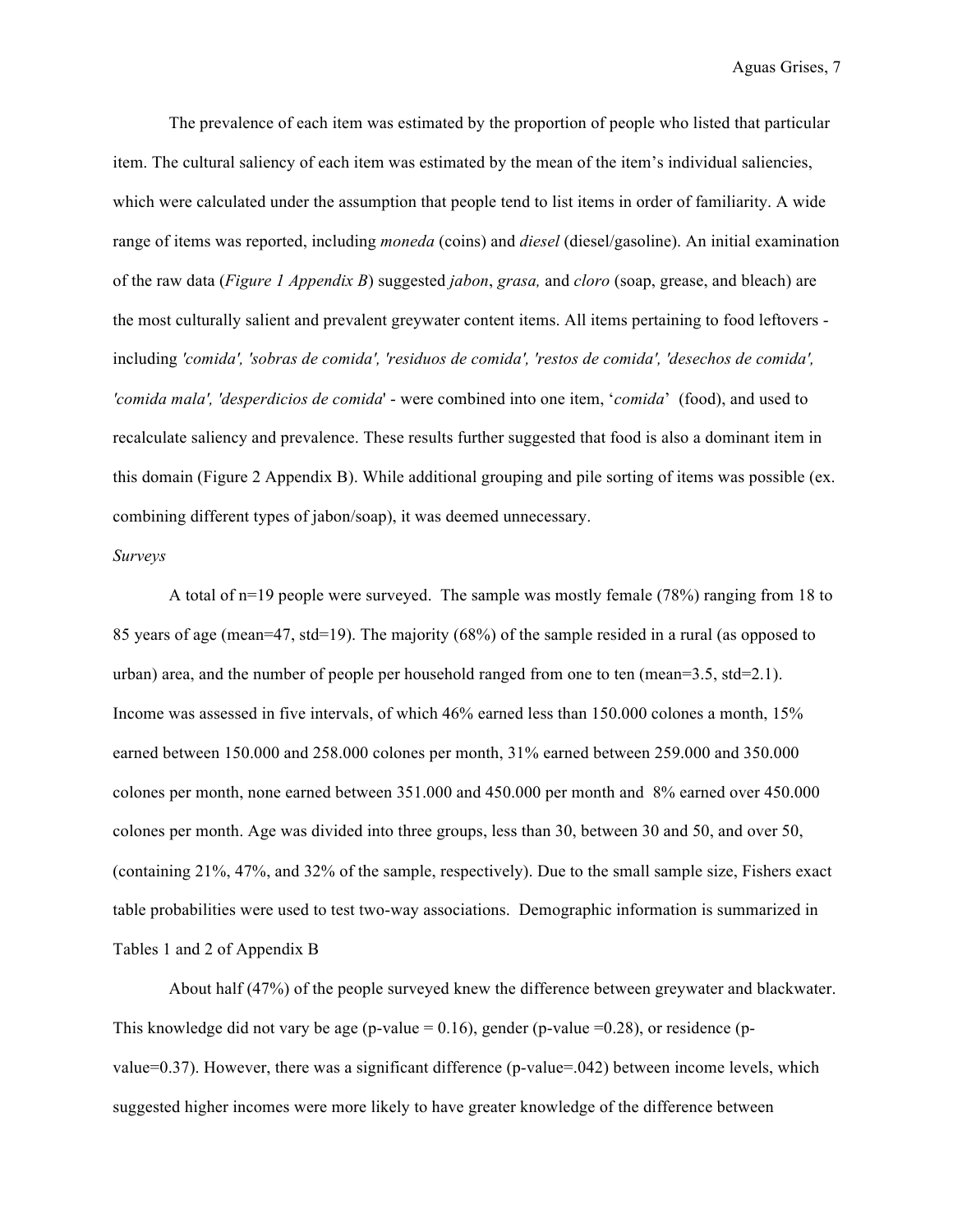greywater and blackwater (Table 3 Appendix B). We provided a definition of greywater for each participant after asking this question.

Seven (47%) of the people surveyed had greywater treatment systems; one had a grease trap only, four had a rock drainage only, two had both a grease trap and a rock drainage, and none of the individuals surveyed had tire drainage systems. Whether or not they had a greywater treatment system did not depend on age (p-value=0.13), gender (p-value=0.43), residence (p-value=0.43) or income (p-value=0.15). It should be noted that three people were renters and did not know whether or not they had greywater treatment systems, so they were excluded from the analysis of this question.

Over three quarters of the sample (78%) did not use biodegradable soap. Whether or not they used biodegradable soap did not appear to differ by gender (p-value=.45) or income (p-value=0.18). It was observed that none of the people living in urban neighborhoods used biodegradable soap, while approximately half of the people in a rural neighborhood reportedly did. This association, however, was not statistically significant (p-value=0.16; Table 4 Appendix B) There was, however, a marginal significance (p-value=0.07) by age that suggested younger age groups were more likely to use biodegradable soap than the older age groups (Table 5 Appendix B).

Using a five point likert scale on the situation of greywater in Monteverde, none thought it was 'Very bad', five (26%) thought it was 'bad', three (16 %) though it was more or less acceptable, five  $(26%)$  thought it was 'good', two  $(11%)$  thought it was 'very good', and 4  $(21%)$  had no opinion (Table 6) Appendix B). After removing people who had 'No opinion', independent cumulative logit models were used to test the relationship of the likert responses with age, gender, residence, and income separately. There were no apparent differences in response probabilities between gender (p-value=0.43), residence (p-value=0.89) or income (p-value=0.98). It did appear, however, that people aged 30-50 were more likely to report negative ratings than those below 30 or over 50 (Figure 4 Appendix B), however, due to the small sample size, this information was not statistically significant ( $p$ -value=0.30).

Using a five point likert scale on 'The greywater from my home affects my neighborhood', ten (77%) completely disagreed, none somewhat disagreed, one (8%) neither agreed nor disagreed, two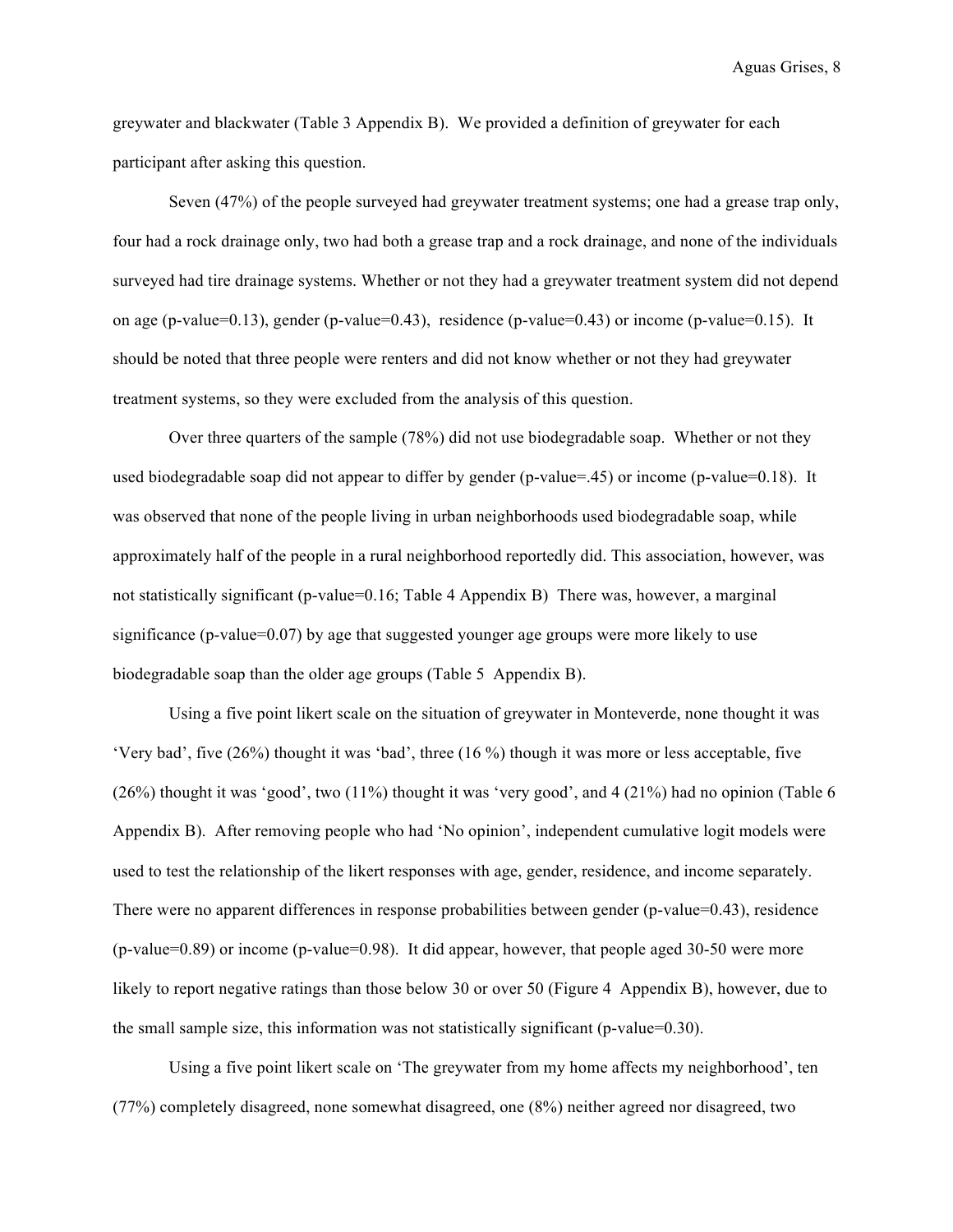(15%) somewhat agreed and none strongly agreed (Table 6 Appendix B). There were no differences in response probabilities detected between age group (p-value=0.47), gender (p-value=0.25) or income (pvalue=0.88) groups by cumulative logit models.

Finally, almost all (89 %) of the people surveyed were interested in learning more about greywater treatment systems. Because only two people responded that they were not interested, this question was not tested for differences in response probabilities. A summary of the yes/no survey questions can be found in Table 8 of Appendix B, a summary of the Fisher's Exact p-values in Table 9 of Appendix B, and a summary of Wald statistic p-values in Table 10 of Appendix B.

#### **Qualitative Results**

#### *Freelisting*

*"Cuales son las cosas que bajan por los drenajes de los lavaplatos, lavamanos, la ducha y las lavanderías de por aca?"*

The aforementioned question was intended to gauge individual perceptions and knowledge about the composition of untreated greywater in the Monteverde Zone. By having respondents identify the types of contaminants that end up in their streets, it served as an educational tool that elicited a conversation regarding soil and water contamination, as well as implications for human health. The saliency results were ultimately used to tailor some of the questions in the anonymous survey, serving as a basis for further investigation.

#### *Surveys*

As stated above, out of the nineteen individuals surveyed, a little less than half of the sample size had an adequate understanding of greywater and blackwater differences. The only significant demographic association seemed to be in regards to socio economic status, where a higher income level could be associated with a greater knowledge of greywater composition and its negative impacts. Over half of the individuals surveyed indicated that they had no form of greywater treatment system, implying that their greywater flowed directly into the streets. When asked the reasoning behind their lack of greywater treatment, respondents cited cost and space as the two greatest barriers to treatment system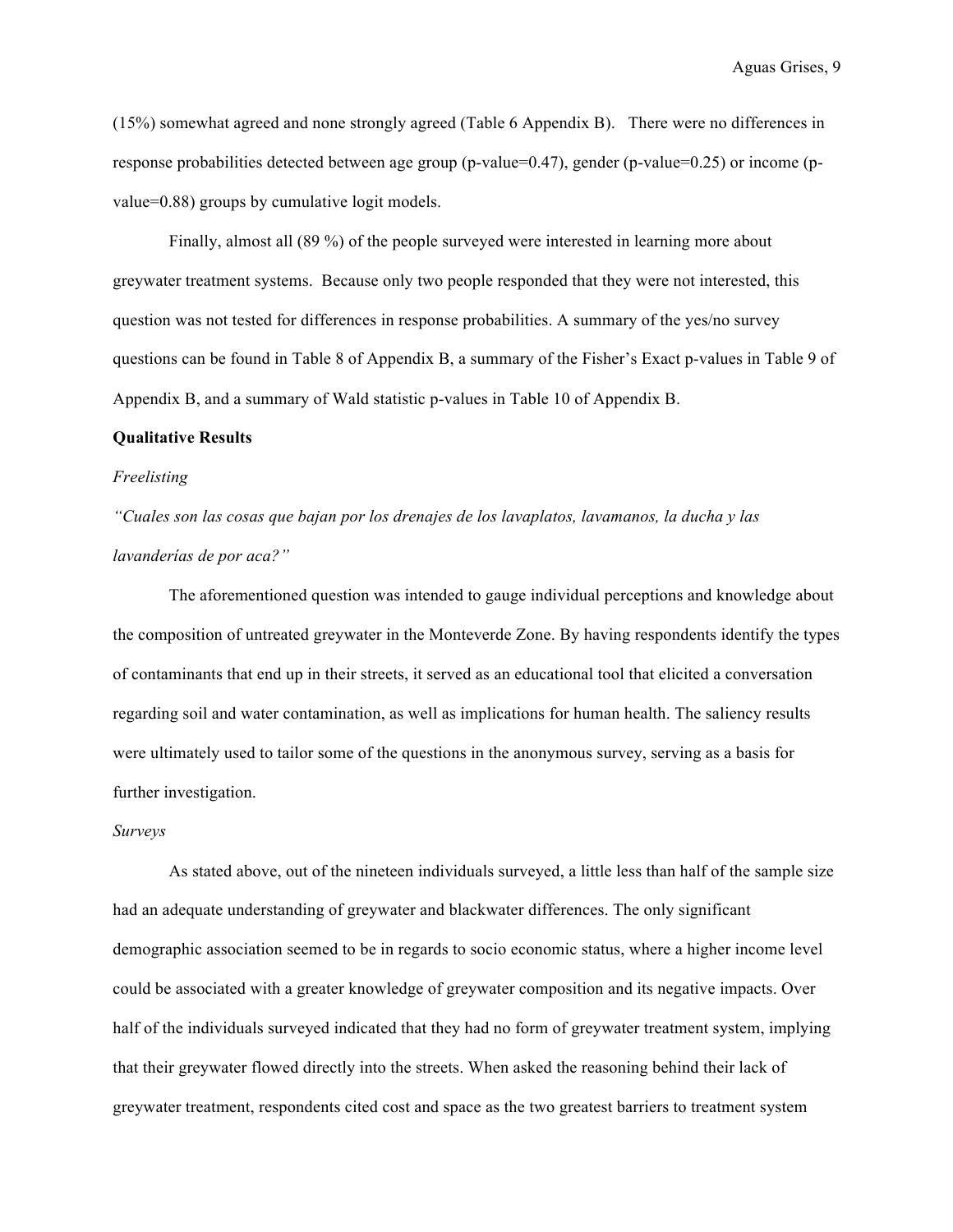construction. One individual expressed awareness of water discharge regulations, but cited lack of municipal enforcement as an inhibitor to greywater treatment. Three of the individuals surveyed were renters and expressed that they had no knowledge of whether or not a treatment system existed for their homes.

While approximately  $\frac{1}{4}$  of the individuals interviewed acknowledged the greywater situation in the Monteverde Zone to be "bad," an overwhelming majority felt that their greywater had no negative impacts on their respective community. Some even expressed that the greywater situation in the Zone was good, or fairly acceptable. These results are significant in understanding the perceptions of greywater impact in the community and the potential barriers to the implementation of an overall solution. While further research is necessary, if future surveys yield the same results, an educational campaign may be necessary prior to the implementation of a treatment system.

#### *Focus Groups*

Two focus groups were conducted as part of qualitative data acquisition. The first centered on the general impacts of greywater in the Monteverde Zone. It was conducted at the Monteverde Institute and the participants were recruited by MVI staff. Two of the individuals from the first focus group were residents of an "at risk" zone and expressed concerns over greywater contamination in their neighborhood. We confirmed that the greywater situation in this neighborhood was fairly critical through a site visit, first by walking through the neighborhood ourselves and then with the guidance of a community member that took us directly to the areas of most concern. We determined this would be an appropriate site to hold another focus group centered on finding community based solutions, and in hopes of finding a pilot site for an exemplary model of a multiple house greywater treatment system.

### **Discussion**

#### *Community Perceptions*

The estimated 53% of people with no form of greywater treatment system from this survey contrasts from the 97.8% of people that Hardwood (2002) estimated. This is due to the consequences of convenience sampling; due to selection bias, the survey is not necessarily representative of the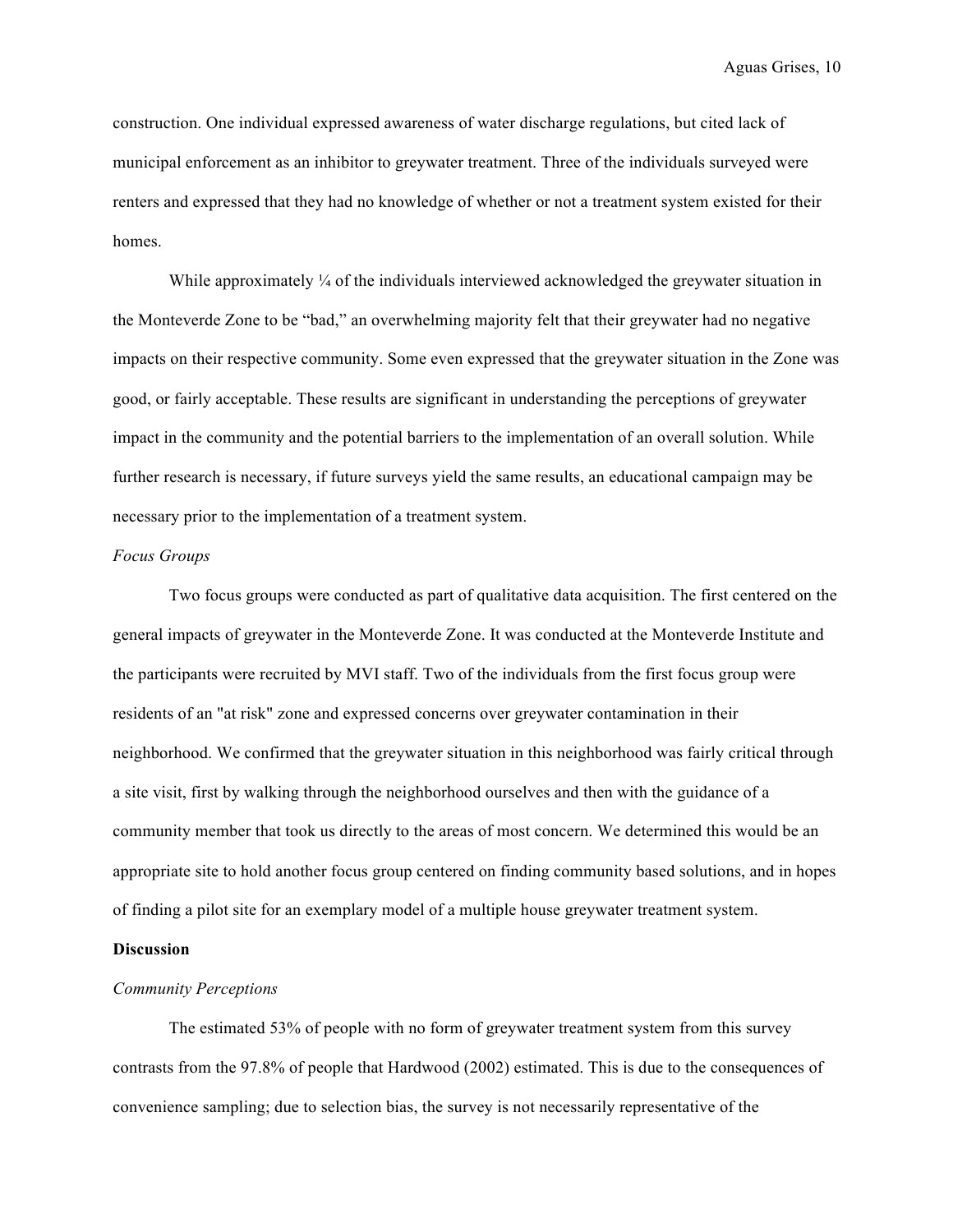Monteverde zone. The survey will need to be administered in more neighborhoods and a larger sample size is necessary to make further inferences. Other trends indicated by the survey included a higher prevalence of biodegradable soap use in rural over urban areas and more knowledge of the difference between greywater and black water in higher income groups. Though statistical techniques were employed to combat the small sample size, the data was sparse and the study was still severely underpowered. It is possible that other significant associations exist but were not able to be detected, particularly within the likert scale response survey questions. We recognize that no real conclusions can be inferred from our survey results, but it was none the less exciting to see a hint of a shift in greywater management strategies, as well as the 89% of people interested in learning more about greywater treatment systems backed by an overwhelming amount of qualitative support from interviews and focus groups.

In contrast, the freelisting results from this project were derived from a sufficient sample size, consisting of individuals from the local farmers market and the Public Health program's homestay families. Because of this, the sample was not as subject to selection bias as the health day participants and the surveys conducted at a particular neighborhood of interest. The results provided a useful reflection of household activities that contribute to composition of greywater, because the main characteristics of greywater strongly depend on the most culturally salient items going down the drains. In the Monteverde Zone, the most culturally salient items were *comida* (food)*, jabón* (soap), *grasas* (greases/oils), and *cloro*  (bleach)*.* The physical and chemical characteristics of these items are important considerations when evaluating greywater challenges and potential solutions.

The chemical parameters, including sodium, boron, and phosphate concentrations, and alkalinity of soaps determine the level of risk to the surrounding environment (Morel & Diener, 2006). Though the salinity of greywater is normally not problematic, it can become a hazard when greywater is reused for irrigation and there may be long-term impacts of salt loading on the soil, especially when in combination with high sodium laundry detergents (Morel and Diener, 2006). The sodium hazard is indicated as sodium absorption ratio (SAR) and the detrimental effects are specific to the soil's physical properties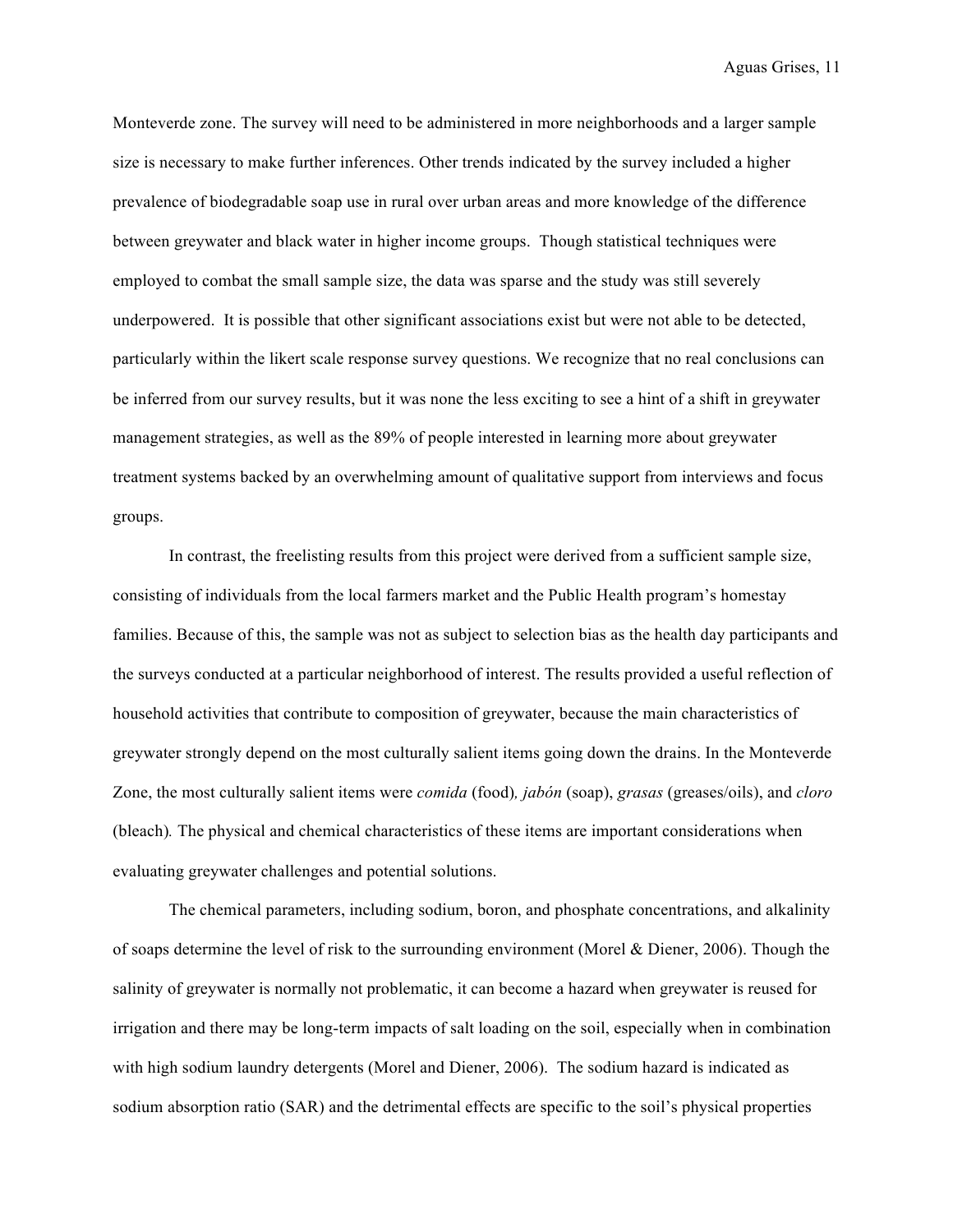(Morel and Diener, 2006). The sodium hazard can best be avoided by using low sodium products (Morel and Diener, 2006), but would likely require many Monteverde residents to use alternative cleaning products. Availability, price and custom were cited as the primary reasons for the underutilization of biodegradable soaps. Creating a local industry that sells affordable biodegradable soaps was cited as a potential solution, and some future efforts in reducing greywater impact should focus on exploring this option further.

Routine maintenance was another issue that was noted in our qualitative data. When asked how often they cleaned out their grease traps, most respondents expressed that it was somewhere between every six months to once per year. Generally, a grease trap is not cleaned unless there is some type of blockage or clog, in which case it becomes necessary to open up the trap and remove excess grease and residual solids. From local interviews and participant observation, food residuals and greases are understood to largely determine the frequency of pretreatment system maintenance. Rice, beans, and small pieces of meat and vegetables, which are commonly consumed in Costa Rica, often clog sink drains, as well as grease traps. When considering greywater treatment options, such as grease traps or rock drainage systems, the ability and willingness to maintain the system on a regular basis must be taken into account in order to optimize function.

The focus groups conducted during the study directed attention to the environmental and human health risks of untreated greywater. During the first focus group, a local farmer expressed concerns of failing environmental health due to greywater discharge. He provided an anecdote about an occasion where many of his ducks began dying due to the consumption of water from a downstream pond; the pond was contaminated with household soaps, which he asserted was the source of the problem. Another resident noted the declining health of pine trees near her house's greywater effluent pipe. Overall, several participants associated environmental degradation with future human health complications, agreeing that greywater eventually contaminates local and downstream drinking water, and associating the term *"todo malo"* ("all bad") with the term "greywater."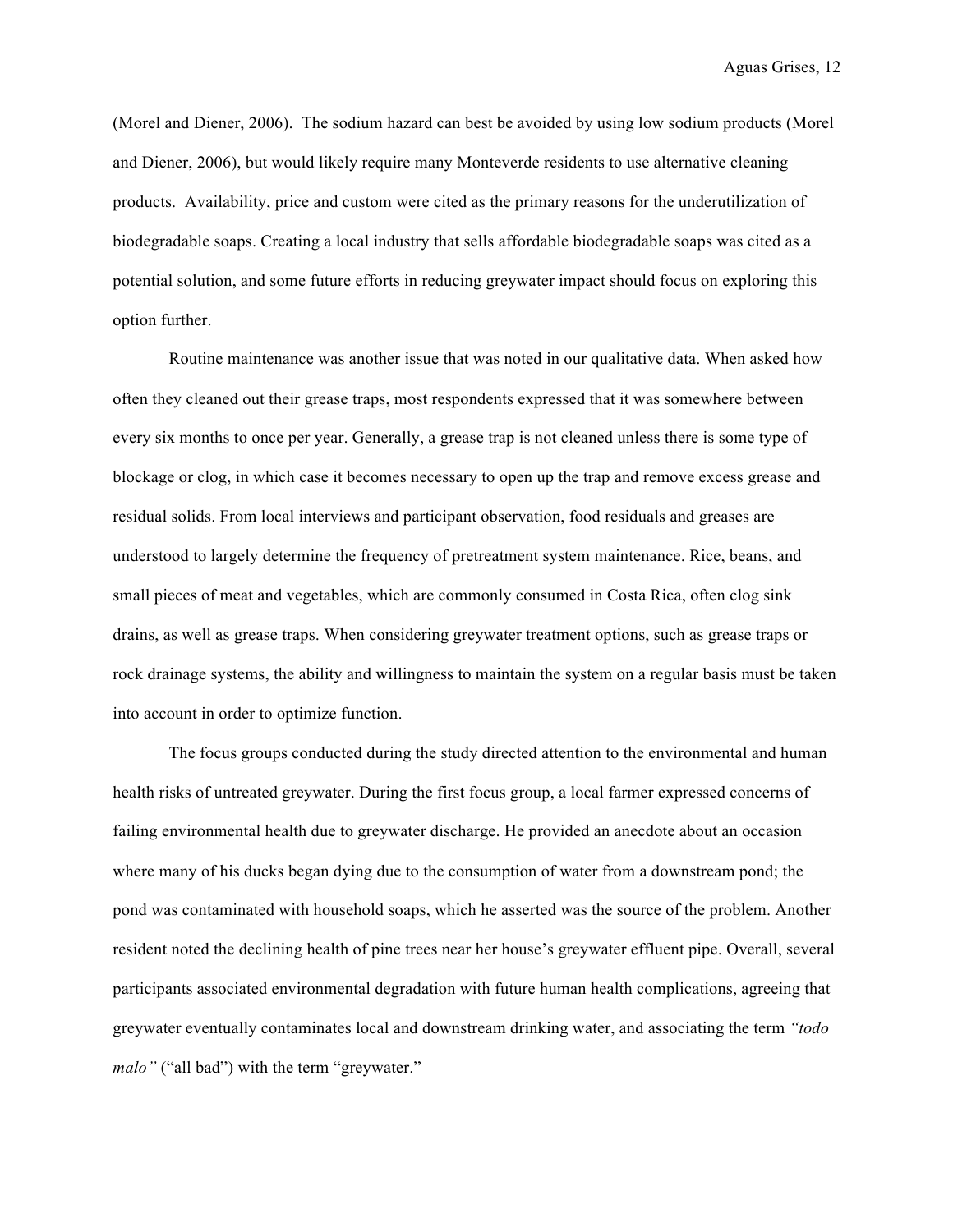Focus group participants expressed a clear interest in addressing the greywater challenges in their community through individual or communal treatment systems. A major theme that emerged from the discussions was a lack of information and knowledge about greywater issues and treatment options. Participants of the second focus group listed a lack of individual responsibility and education, a lack of space and technical knowledge, as well as the difficulties in community cooperation and environmental consciousness as some of the barriers to creating a community based solution to greywater problems. When asked what types of things would help overcome these challenges and facilitate the creation of a greywater treatment system, the overarching theme seemed to be governmental involvement. They acknowledged that the first steps would need to include educational measures, but ultimately, they concluded that governmental agencies and financial consequences demand a certain level of adherence and respect, and would be the main influencing factor in community cooperation.

#### *Reconstruction of Biogarden and Community Alliances*

In his book, *Green Encounters: Shaping and Contesting Environmentalism in Rural Costa Rica,*  Luis Vivanco expressed the importance of local pilot projects as educational examples, stating that "If a project can be shown to be successful, donors...are more likely to send money, technical experts are more likely to offer technical assistance...people begin to refer to it as a "model" for other places..." (Vivanco, 2007:184). As stated before, this study involved collaborating with the Monteverde Institute (MVI) to reconstruct a biogarden that failed due in part to maintenance issues, as well as design failures. Under the mission statement of MVI, they hope the renovation of the biogarden will serve as an example for one type of decentralized, community-centered greywater treatment solution.

The design of this particular biogarden was developed with the advice of ACEPESA, a Costa Rican organization dedicated to community-focused environmental engineering solutions. Their designs were adopted to meet the consumption and maintenance demands of the site. Due to time limitations, the research team was only able to complete half of the construction, as the length of the biogarden was too long and had to be divided into two separate biogardens. In order to make future maintenance of the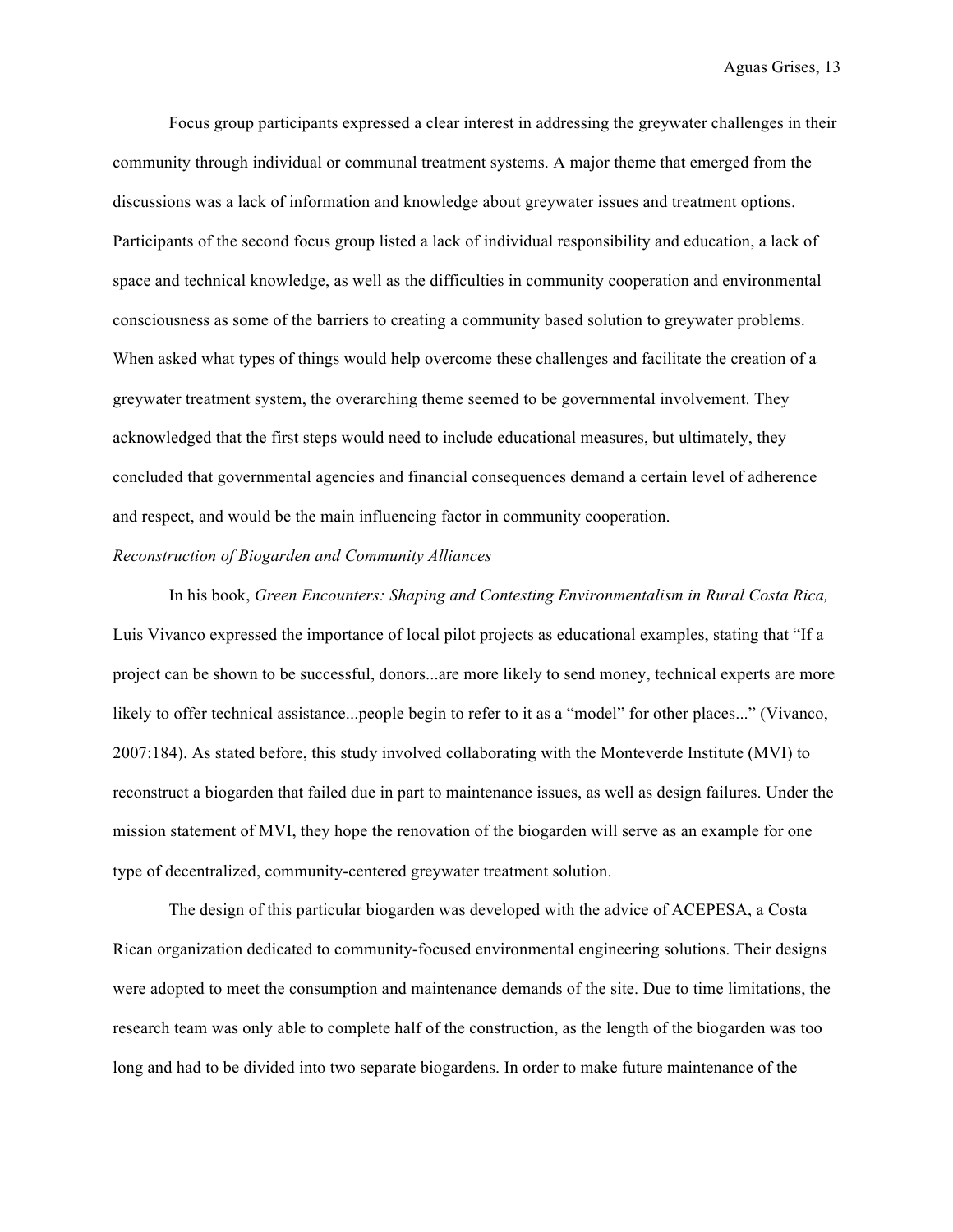garden easier, however, the construction design, lab results and a rewritten maintenance manual were provided to the Institute, including the steps for further construction and lab testing.

#### *Alliances and Community Cooperation*

As a well-known and well-respected educational institution in the Monteverde Zone, the Monteverde Institute has many connections with other local leadership institutions. During the course of this study, they facilitated the formation of the *Comisión de Aguas* (Water Commission) in the Monteverde Zone. This commission is interested in identifying "at risk zones", or hot spots of greywater issues in the region, in order to focus their efforts on the most pressing situations. Research methods and results of this investigation were organized into an executive summary, which was provided to the Water Commission to aid in future efforts. In the spirit of Goal 3 for this investigation, a pilot community in a more trafficked location, such as one of the "at risk zones" identified by the Water Commission, would be ideal. A project which empowers a community to take initiative in solving its own greywater challenges has much more potential to "plant a seed" in regards to the importance of addressing greywater issues in the Monteverde Zone; a community centered solution also has the ability to multiply the possibilities for the construction of other locally responsive and transformative initiatives. Initial steps were taken during this investigation to facilitate the development of such as project; however, future steps will fall under the guidance of the Water Commission and other partner educational institutions.

#### **Limitations and Recommendations**

A major necessity for future planning is improved collection and dissemination of consistent data sets. Improved accessibility of information and reliable statistics will make public decision-making processes and future research more adequate and efficient (Welsh, 2008). Due to time and resource limitations, this study relied on convenience sampling and suffered from a small sample size. The results obtained in this study cannot be extrapolated to the larger Monteverde zone. However, a block randomization technique can be used to select a representative sample from the target populations in Monteverde, from which properly conducted surveys can obtain more reliable and accurate results. This task would likely fall under the supervision of the Water Commission and their efforts to identify 'at risk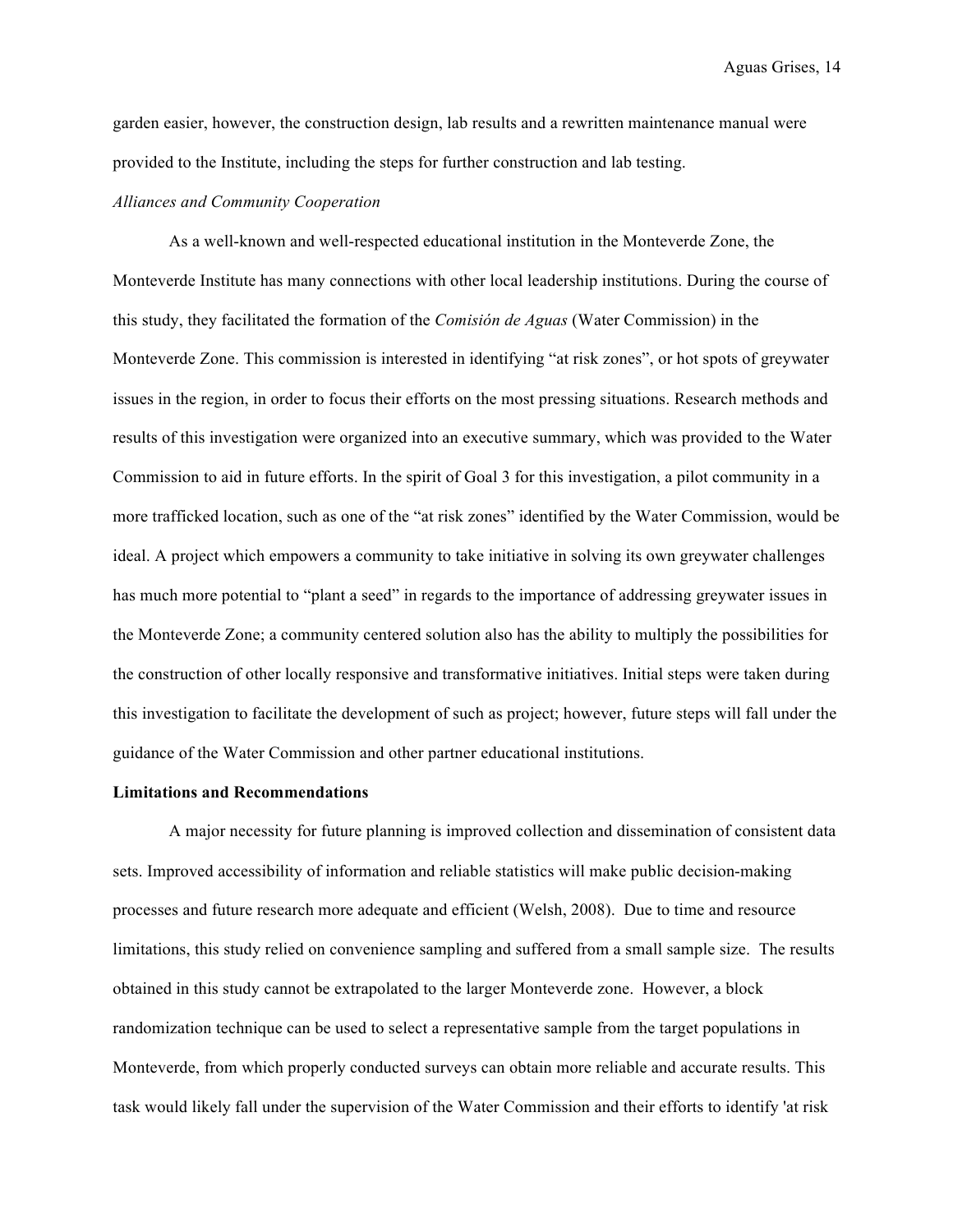zones'. In lieu of data collection and analysis, which can be a lengthy and time consuming process, the authors suggest that surveying hotels in close proximity to residential homes may provide a good starting point for identifying greywater ' risk zones'. Not only have hotels been shown to use three to thirteen times the wastewater than equivalent domestic use (Dallas, 2005), but hotels may have staff which could help develop successful maintenance plans.

The greater community of the Monteverde Zone has also expressed interest in more effective organization, oversight, and support from the local government and water management authorities. A previous investigation in 2008 by the University of South Florida cited the need for improved coordination between the community and local organizations (USF, 2008). The creation of the local Water Commission will facilitate achieving this goal.

#### **Incentives for the Future**

Monteverde is a region known and loved for its rich biodiversity and history of sustainablyminded ecotourism, yet, as a local resident expressed during a community meeting, *"Hay dos caras de Monteverde – una linda, una no tan linda," or, "Monteverde has two faces, a beautiful face and a not-sobeautiful face*" (Water Forum 1, 2014). The "not-so-beautiful face" refers to the environmental and health consequences of recent infrastructural and touristic expansions. Another community leader stated that economics are what everybody has in their best interests. Several studies have attempted to link the unattractive odors and appearances of untreated greywater to a decrease in tourism, and hence a threat to economic stability (Ringler, 2001; Kumar, 2002). It is debatable, however, whether or not the increasing visibility of greywater will be a sufficient incentive for individual investment in greywater treatment systems (Kumar, 2002).

A community leader in sustainability efforts in the Zone mentioned in an interview, "People are hesitant to touch stinky water…[and] we have disconnected ourselves from our waste..." He emphasized that action is more powerful than discussion, and asserted that Monteverde residents needed to begin to, "walk [their] speech." The Monteverde Zone sits at a crossroads: one path on the brink of tangible, impactful results, and the other threatening to harm the health of the community - the people and the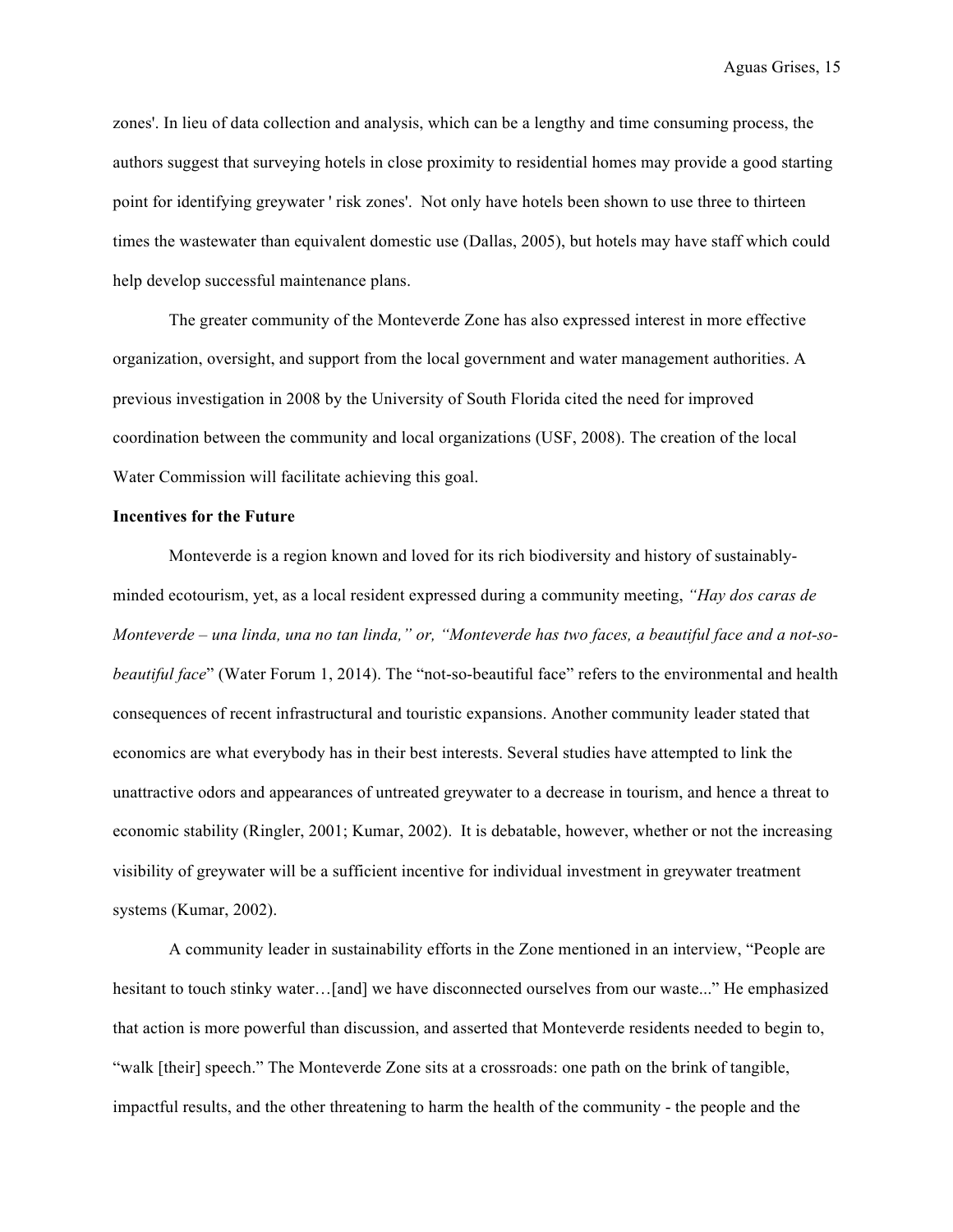environment - detrimentally. While this study has observed the pressing need to address untreated greywater challenges and risks in the Zone, there are community members and organizations ready to work together to preserve the rich biodiversity and local pride that enriches the region. As one resident decried, *"[Hay que] meter mano por el barrio!"* In essence, we need to take action for our neighborhoods and for the protection of the environment in which we live.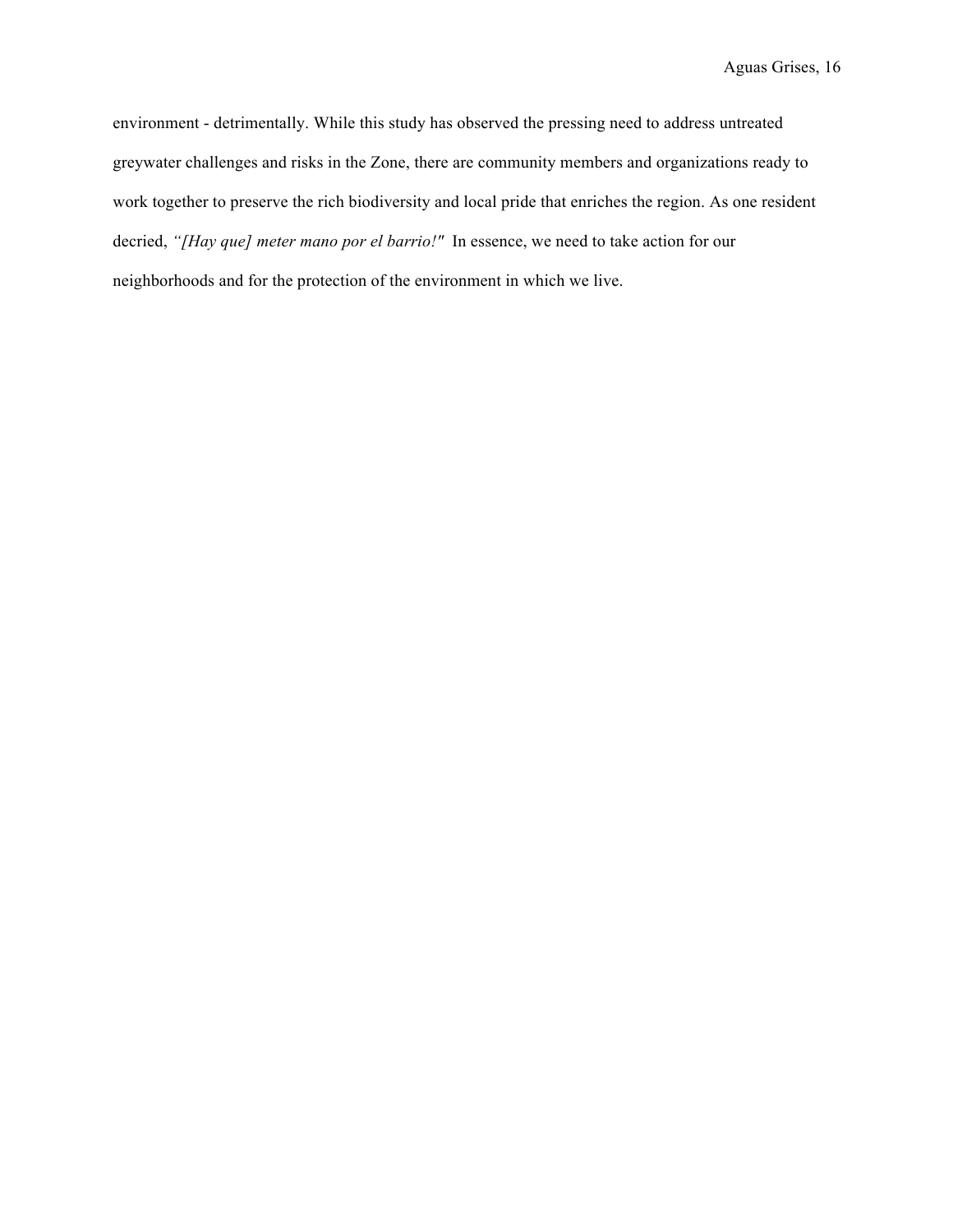# **Appendix A**

| Kitchen         | Kitchen greywater contains food residues, high amounts of oil and fat,<br>including dishwashing detergents. In addition, it occasionally contains<br>drain cleaners and bleach. Kitchen greywater is high in nutrients and<br>suspended solids. Dishwasher greywater may be very alkaline (due to<br>builders), show high suspended solids and salt concentrations                                  |
|-----------------|-----------------------------------------------------------------------------------------------------------------------------------------------------------------------------------------------------------------------------------------------------------------------------------------------------------------------------------------------------------------------------------------------------|
| <b>Bathroom</b> | Bathroom greywater is regarded as the least contaminated greywater<br>source within a household. It contains soaps, shampoos, toothpaste, and<br>other body care products. Bathroom greywater also contains shaving<br>waste, skin, hair, body-fats, lint, and traces of urine and feces. Greywater<br>originating from shower and bath may thus be contaminated with<br>pathogenic microorganisms. |
| Laundry         | Laundry greywater contains high concentrations of chemicals from soap<br>powders (such as sodium, phosphorous, surfactants, nitrogen) as well as<br>bleaches, suspended solids and possibly oils, paints, solvents, and non-<br>biodegradable fibers from clothing. Laundry greywater can contain high<br>amounts of pathogens when nappies are washed                                              |

Source: GWM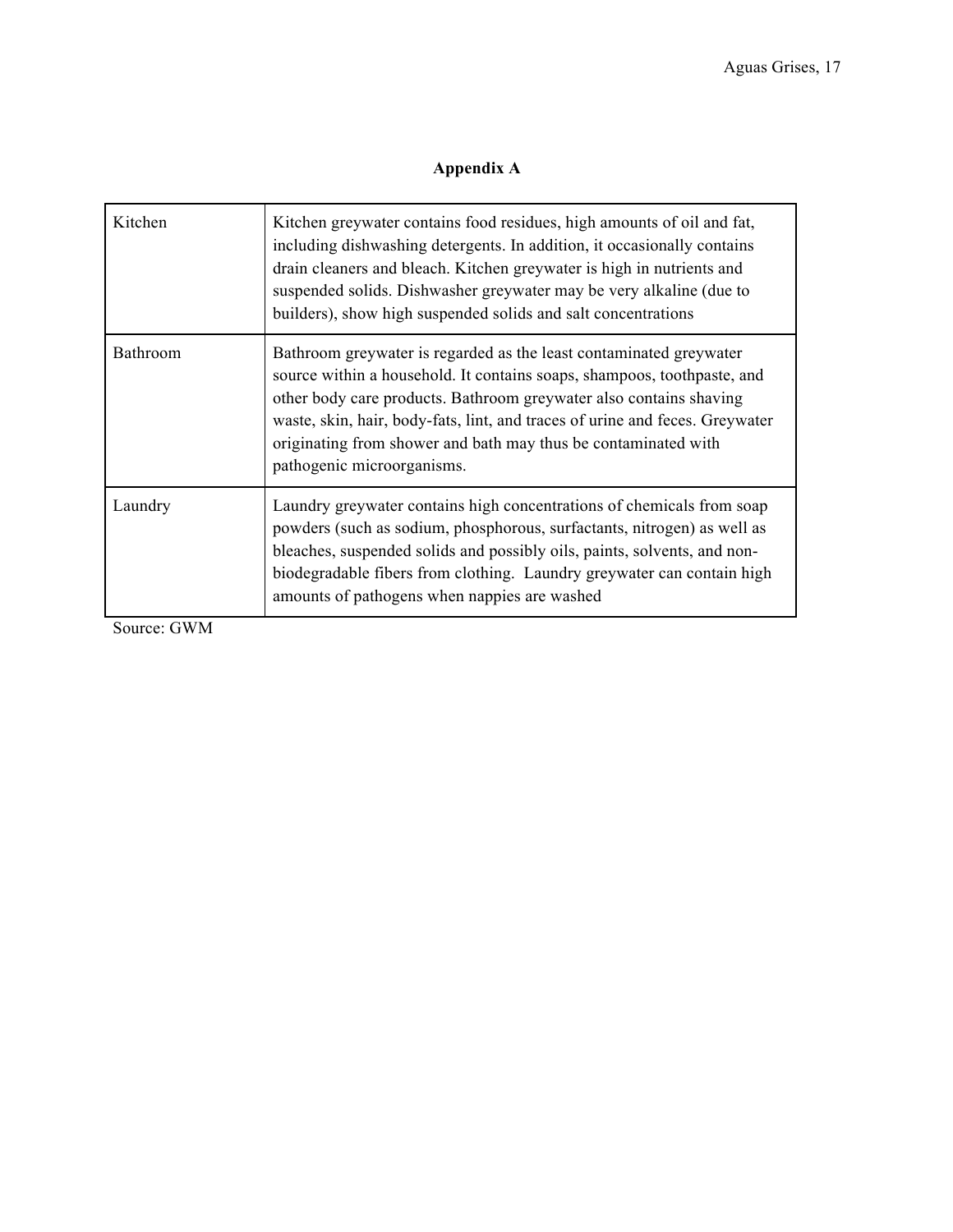# **Appendix B Statistical Analysis**



Figure 1: Distribution of the number of items listed in Greywater content freelisting.

# Figure 2: Raw greywater content freelisting results.

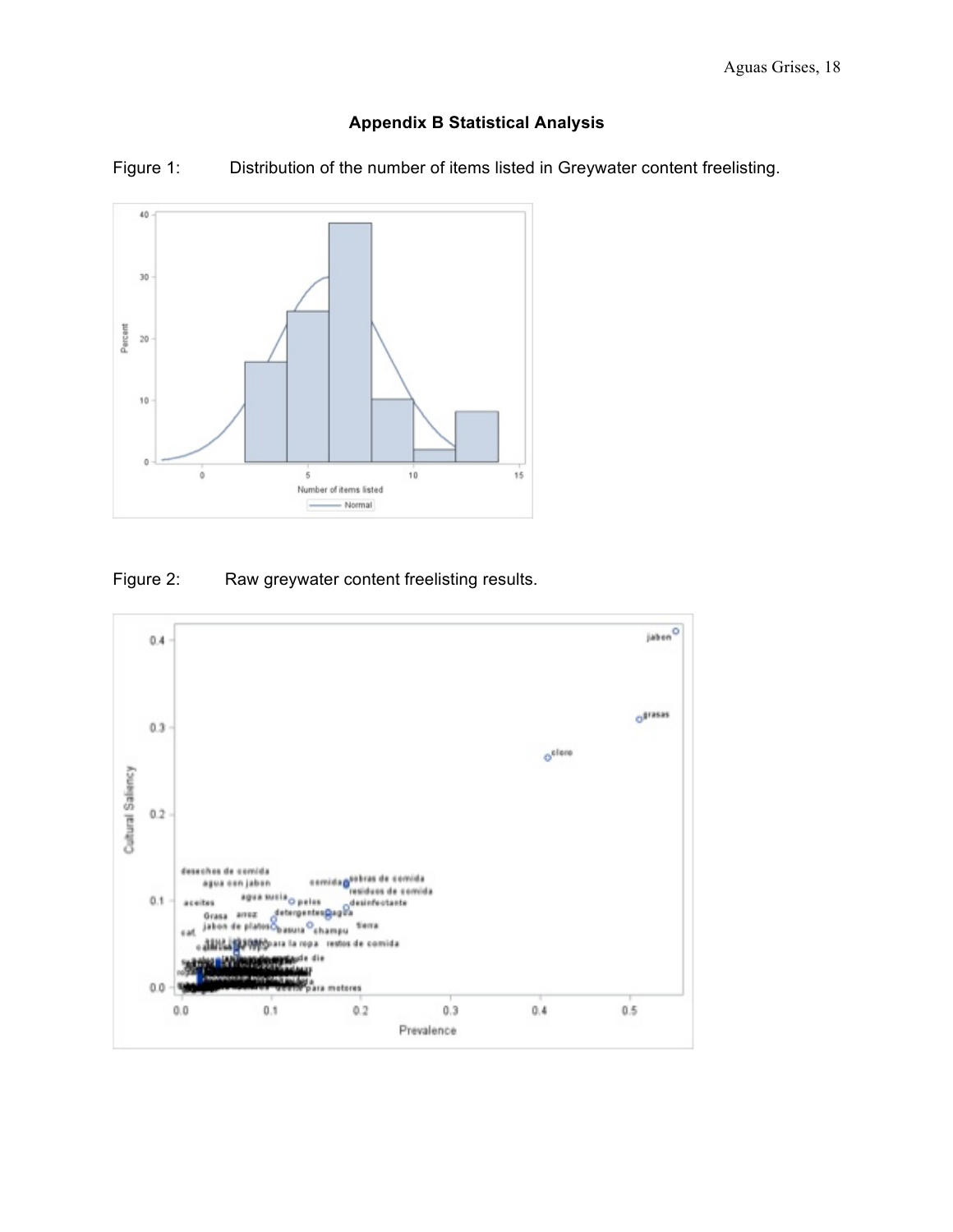

Figure 3: Grouped greywater content free listing results.

| ravic 1.            |    | <b>Jurvey Demographius (Calc</b> |
|---------------------|----|----------------------------------|
| <b>Demographics</b> | N  | (%)                              |
| Gender              |    |                                  |
| Female              | 15 | (78%)                            |
| Male                | 4  | (21%)                            |
| Age                 |    |                                  |
| $30$                | 4  | (21%)                            |
| 30-50               | 9  | (47%)                            |
| >50                 | 6  | (32 %)                           |
| Residence           |    |                                  |
| Rural               | 13 | (68%)                            |
| Urban               | 6  | (32 %)                           |
| Number in household |    |                                  |
| $1 - 2$             | 7  | (39%)                            |
| $3 - 4$             | 7  | (39%)                            |
| >5                  | 4  | (22%)                            |
| Income              |    |                                  |
| < 150               | 6  | (46%)                            |
| 150-258             | 2  | (15%)                            |
| 259-350             | 4  | (31%)                            |
| 351-450             | 0  |                                  |
| >350                | 1  | (8 %)                            |

# Table 1: Survey Demographics (Categorical)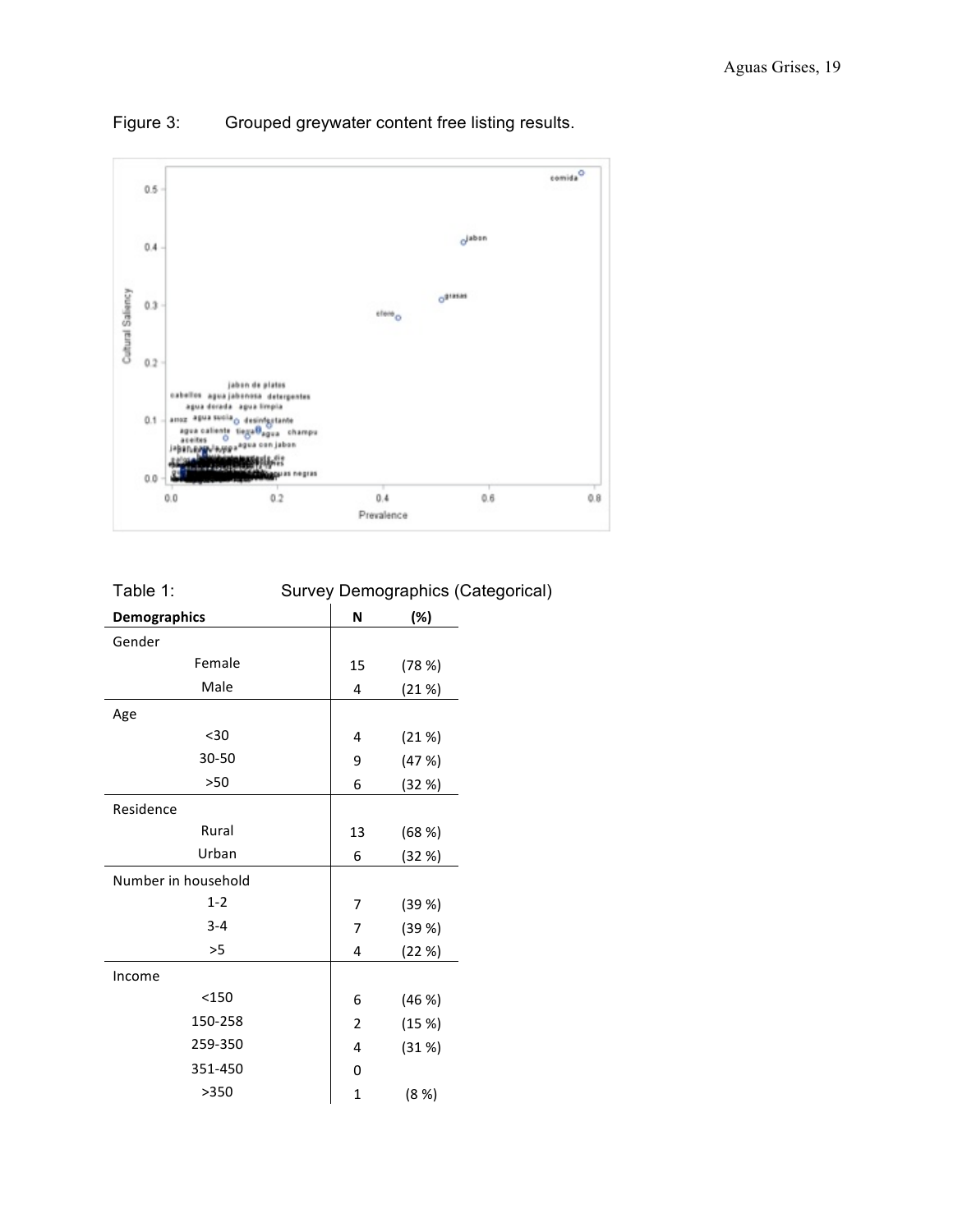# Table 2: Survey Demographics (Continuous)

| <b>Demographics</b> | Mean | Std. Dev. | Minimum | Maximum |  |
|---------------------|------|-----------|---------|---------|--|
| Age                 | 47.5 | 19.0      | 18      | 85      |  |
| Number in Household |      |           |         | 10      |  |

Table 3: Understanding the difference between greywater and blackwater by income

| Do you understand the difference between<br>greywater and blackwater? |    |     |       |
|-----------------------------------------------------------------------|----|-----|-------|
| <b>Income</b>                                                         | no | ves | Total |
| < 150                                                                 |    | 4   | 6     |
| 150-258                                                               |    |     |       |
| 259-350                                                               | 0  | 4   | 4     |
| 351-450                                                               | 0  | 0   | 0     |
| >450                                                                  |    |     |       |
| Total                                                                 | 4  | 9   | 13    |
| Fishers Exact table probability = 0.0420                              |    |     |       |

Table 4: Biodegradable soap use by residence

## **Do you use biodegradable soap?**

| <b>Residence</b>                           | no | ves | Total |  |  |
|--------------------------------------------|----|-----|-------|--|--|
| rural                                      |    |     | 12    |  |  |
| urban                                      |    |     |       |  |  |
| Total<br>18<br>14                          |    |     |       |  |  |
| Fishers Exact table probability = $0.1618$ |    |     |       |  |  |

Fishers Exact table probability  $= 0.1618$ 

## Table 5: Biodegradable soap use by income group

| Do you use biodegradable soap?           |    |     |       |  |
|------------------------------------------|----|-----|-------|--|
| Age group                                | no | ves | Total |  |
| $30$                                     |    |     |       |  |
| $30 - 50$                                |    |     |       |  |
| $>50$                                    |    |     |       |  |
| Total                                    | 14 |     | 18    |  |
| Fishers Exact table probability = 0.0706 |    |     |       |  |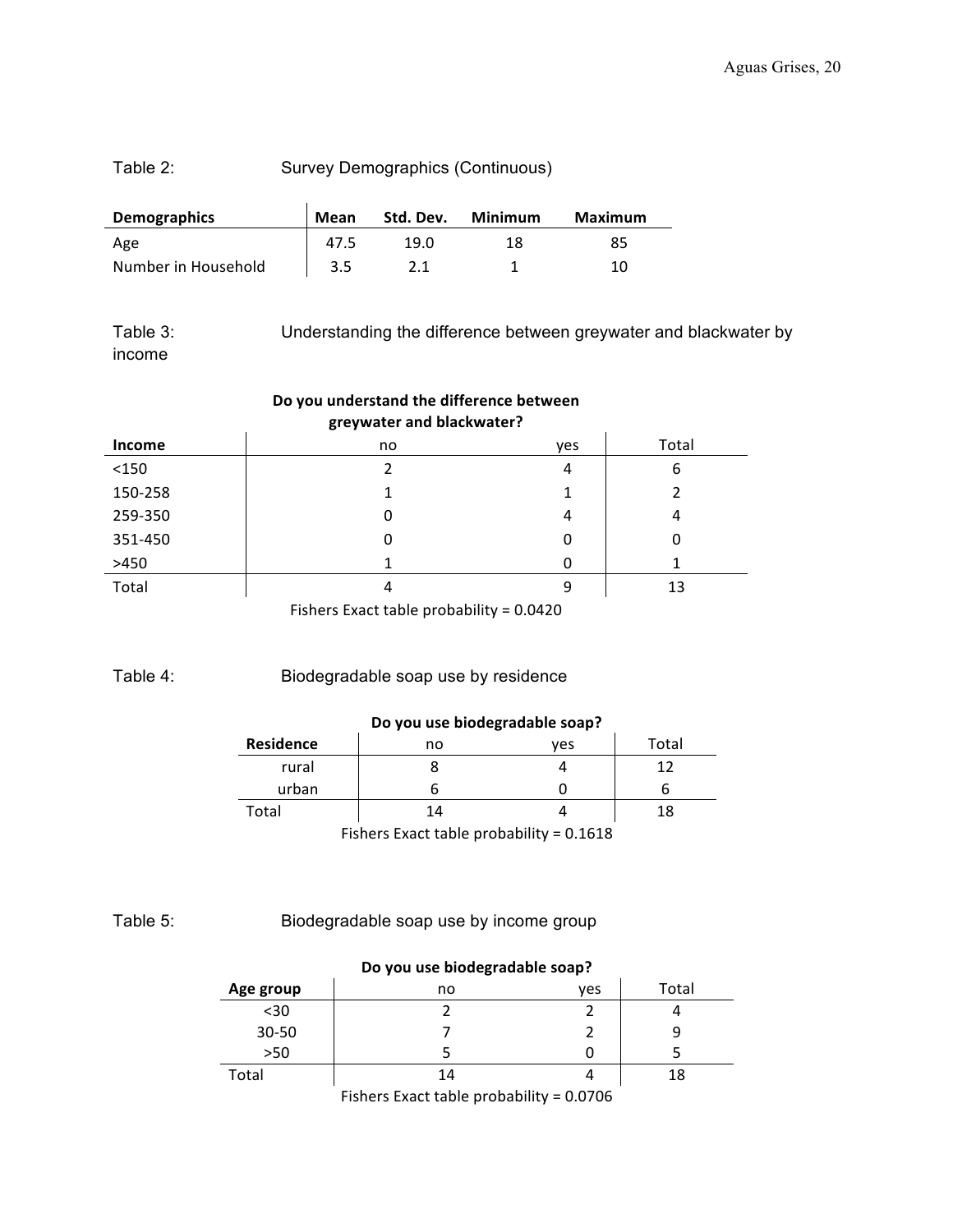| How is the situation of greywater in Monteverde? | N  | (%)   |
|--------------------------------------------------|----|-------|
| Very bad                                         | 0  |       |
| Bad                                              | 5  | (26%) |
| More or less acceptable                          | 3  | (16%) |
| Good                                             | 5  | (26%) |
| Very good                                        | 2  | (11%) |
| No opinion                                       | 4  | (21%) |
| Total                                            | 15 |       |

## Table 6: Likert scale situation in Monteverde



Figure 4: Response probabliltes for likert situation in Montevede by age group.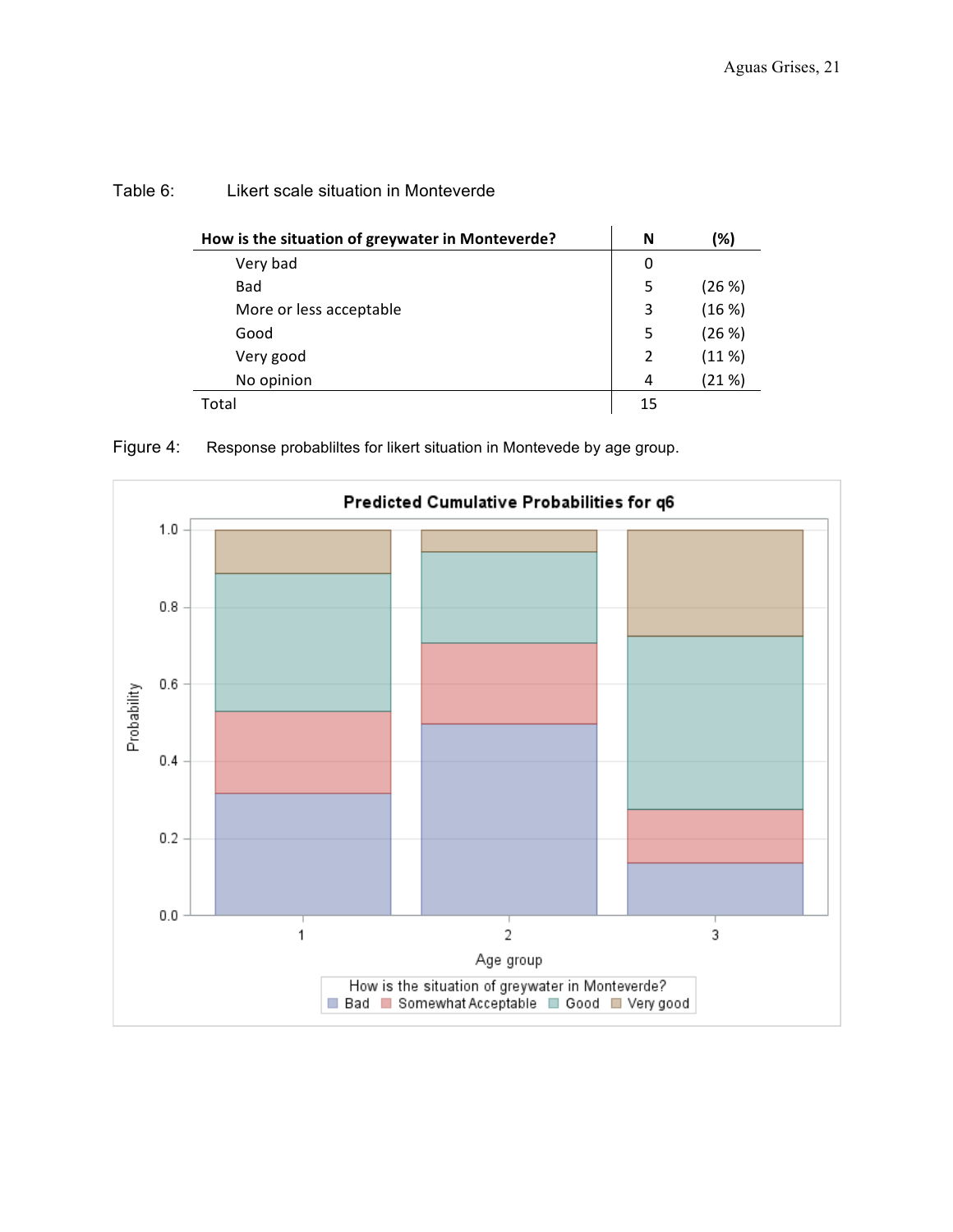# Table 7: Likert scale agreement with greywater neighborhood affect

| The greywater from my home affects my neighborhood | N  | (%)      |
|----------------------------------------------------|----|----------|
| <b>Completely Disagree</b>                         | 10 | (77%)    |
| Somewhat Disagree                                  |    |          |
| Neither Agree nor Disagree                         |    | $(8 \%)$ |
| Somewhat Agree                                     |    | (15%)    |
| <b>Completely Agree</b>                            |    |          |
| Total                                              | 13 |          |

# Table 8: Summary of yes/no survey questions

| <b>Survey Question N (%)</b>                                            | Yes       | <b>No</b> | <b>Total</b> |
|-------------------------------------------------------------------------|-----------|-----------|--------------|
| Do you understand the difference between greywater and black water?     |           | 10 (53 %) | 19           |
| Do you have a greywater treatment system in your home?                  |           | 8(53%)    | 15           |
| Grease trap?                                                            | 5(71%)    | 2(29%)    | 7            |
| Rock drainage?                                                          | 6(86%)    | 1(14%)    | 7            |
| Tire drainage?                                                          | $0(0\%)$  | 7(100%)   | 7            |
| Do you use biodegradable soap?                                          |           | 14 (78 %) | 18           |
| Are you interested in learning more about grey water treatment systems? | 17 (89 %) | 2(11%)    | 19           |

Table 9: Fisher's Exact table probabilities of binary survey questions by subgroups

| Subgroup                                                         | Do you know the difference<br>between greywater and<br>blackwater? | Do you have a<br>greywater<br>system? | Do you use<br>bidegradable? |
|------------------------------------------------------------------|--------------------------------------------------------------------|---------------------------------------|-----------------------------|
| Age group                                                        | 0.1637                                                             | 0.1305                                | $0.0706 +$                  |
| Gender                                                           | 0.2786                                                             | 0.4308                                | 0.4461                      |
| Residence                                                        | 0.3715                                                             | 0.4308                                | 0.1618                      |
| Income                                                           | $0.0420*$                                                          | 0.1429                                | 0.1818                      |
| $\sim$ * $\sim$ $\cap$ $\sim$ $\sim$ $\sim$ $\sim$ $\sim$ $\sim$ |                                                                    |                                       |                             |

α:\*<0.05; + <0.10;

Table 10: Wald Chi-Square probabilities of subgroup effects in cumulative logistic regression models

for likert survey questions

| Subgroup  | Likert scale for acceptability of<br>greywater situation in Monteverde | Likert scale for agreement with<br>greywater affect on community |
|-----------|------------------------------------------------------------------------|------------------------------------------------------------------|
| Age group | 0.304                                                                  | 0.4658                                                           |
| Gender    | 0.4308                                                                 | 0.2478                                                           |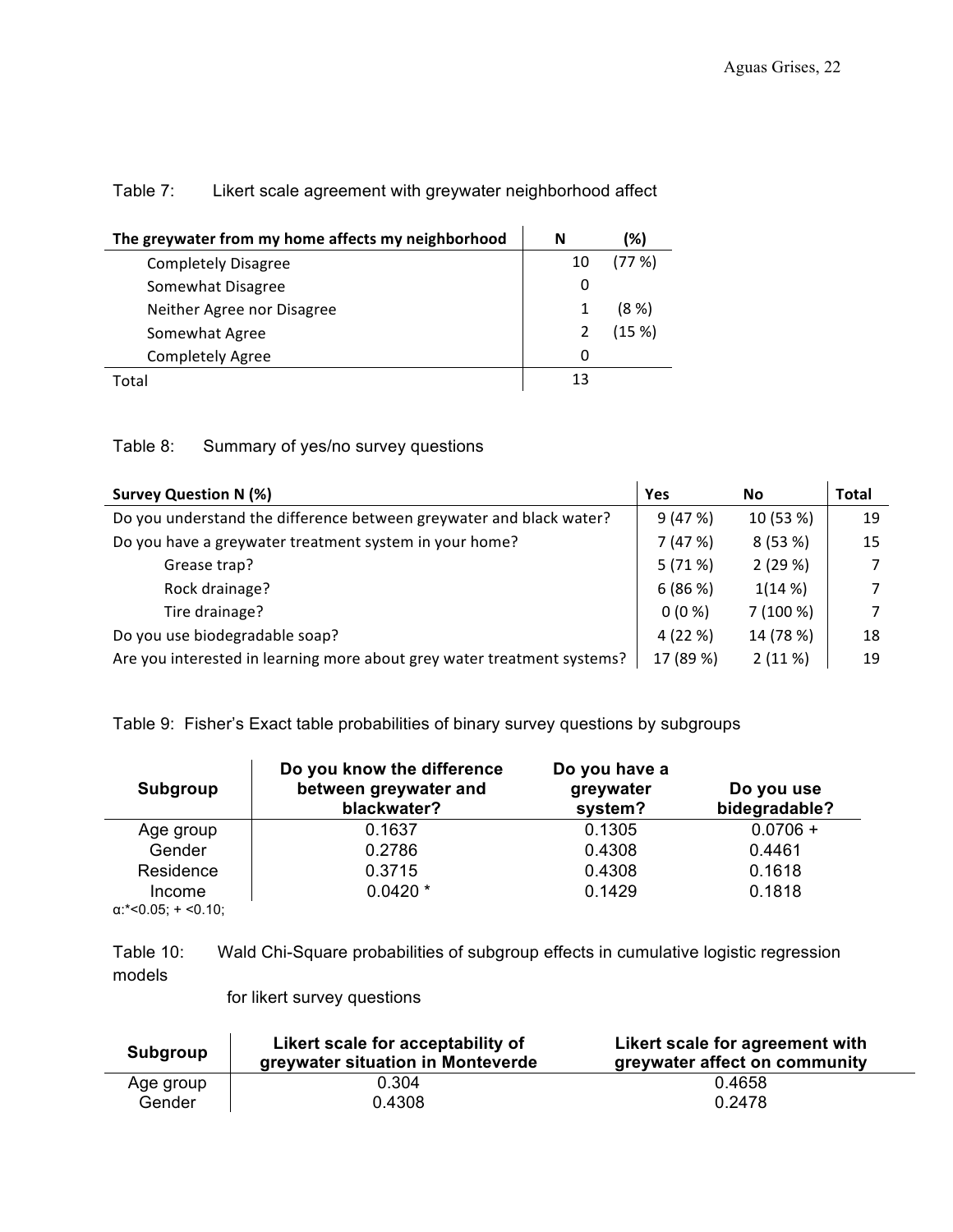Residence 0.8945

 $\begin{array}{ccc} \vert & 0.9875 & \vert & 0.8824 \end{array}$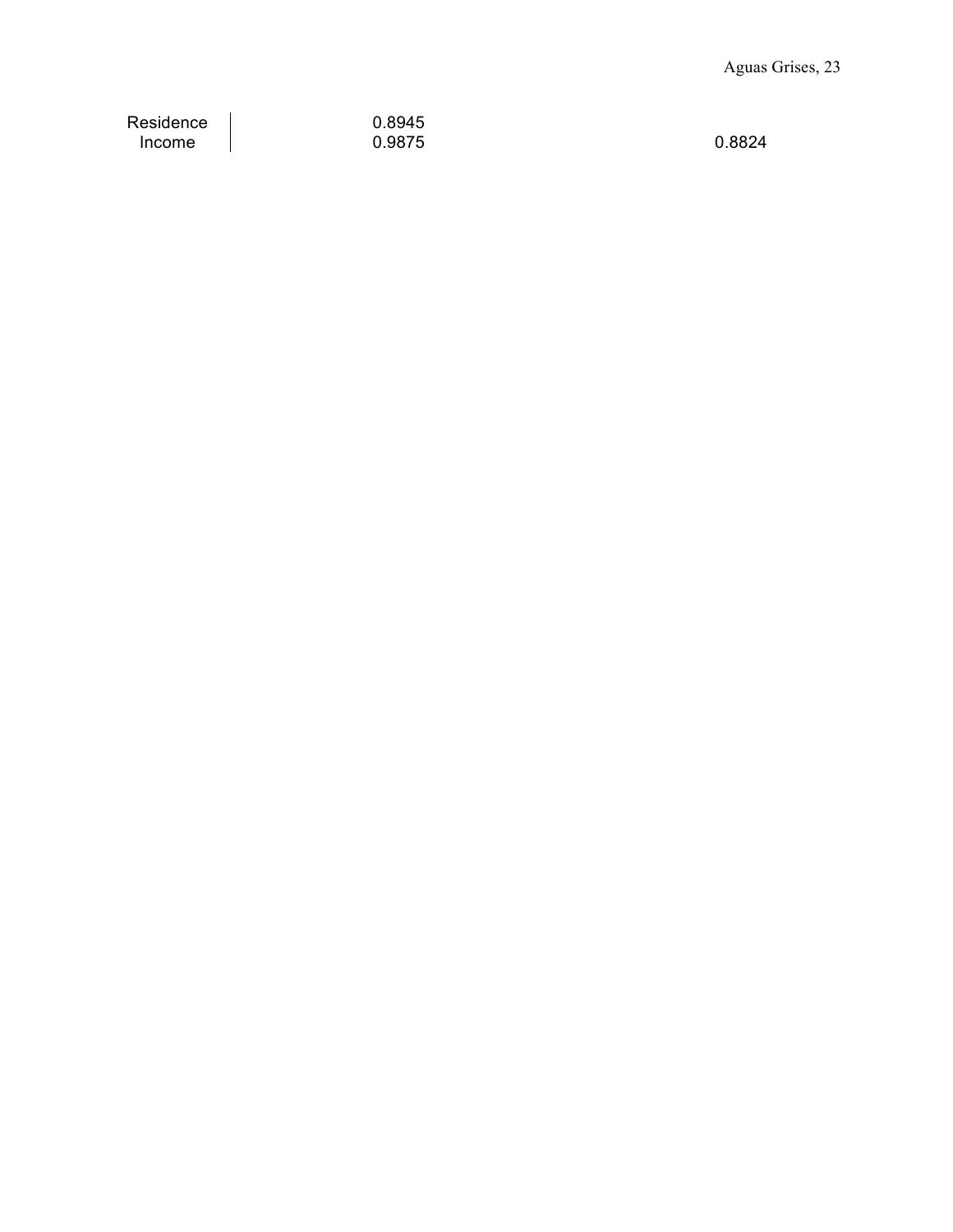## References

- Alianza por El Agua (2012). *Cómo construir una biojardinera.* ACEPESA. Infografia. Retrieved from file://localhost/Users/erynne11/Desktop/BIOJARDINERA/BIO.html.
- Cavanagh, Erin (2005). Borlaug-Ruan Intern, *Final report submitted to Monteverde Institute.* Monteverde, Costa Rica. Accessed (15 March 2007). http://www.worldfoodprize.org/assets/YouthInstitute/BRinternship/2005/papers/Cavanag h.pdf
- Dallas, S. (2005) Reedbeds for the treatment of greywater as an application of Ecological Sanitation in rural Costa Rica, Central America. Doctoral Thesis, Murdoch University, Western Australia.
- Dallas, S., Scheffe, B., & Ho, G. (2004). Reedbeds for greywater treatment—case study in Santa Elena-Monteverde, Costa Rica, Central America.*Ecological Engineering*, *23*(1), 55-61.
- Dixon, A.M., Butler, D., & Fewkes, A. (1999). Guidelines for Greywater Re-Use: Health Issues. *Water and Environment Journal, 13.* Retrieved from http://www.greywateralliance.org/guidelines-for-gw-reuse.pdf.
- Elvir, C. (2012). *Implementación de biojardinera en Amarateca comunidad El Reventón.* Retrieved from http://www.acepesa.org/documentos/?autor=Alumnos+clase+ing.+sanitaria+III.+Hondur as
- Esclamado, J. L. S. (2006). *Determining the Filtration Quality of Different Soil Types Using Turbidity, Bacterial Content, and Drainage Ability for Filtering Greywater*. Retrieved from http://digital.lib.usf.edu/SFS0001939/00001.
- Harwood, S. (2002) Monteverde Zone household survey. Summary of Section D. Health, Water, and Sanitation (Q37-Q55). Submitted to Monteverde Institute. Unpublished Manuscript.
- Hutton, G. and Haller L. (2004) *Evaluation of the Costs and Benefits of Water and Sanitation Improvements at the Global Level.* World Health Organization, Geneva.
- Instituto Monteverde (2014, June). *Foro sobre el manejo de aguas residuales*. Instituto Monteverde, Monteverde, Costa Rica.